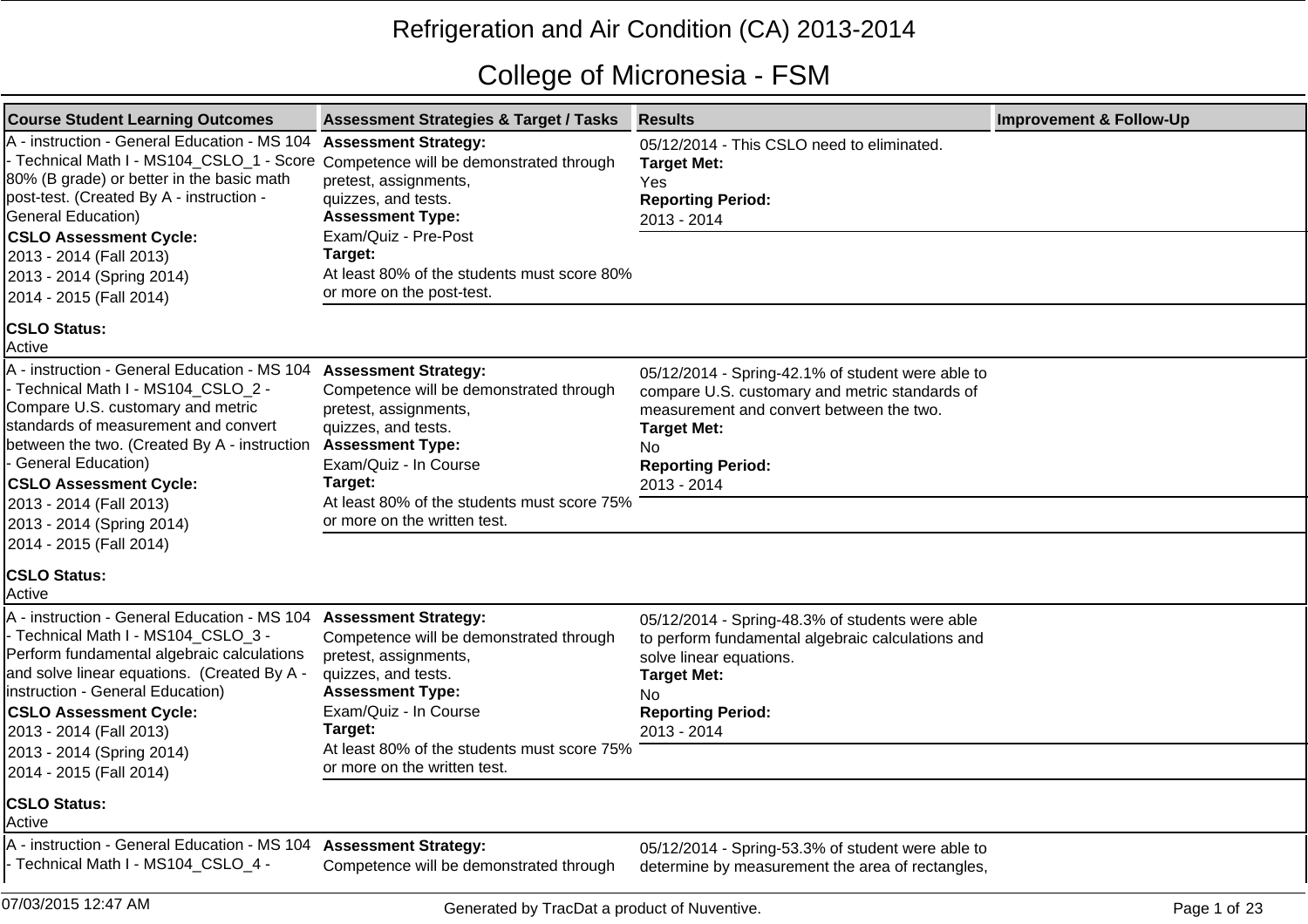| <b>Course Student Learning Outcomes</b>                                                                                                                                                                                                                                                                                                                                                                  | <b>Assessment Strategies &amp; Target / Tasks</b>                                                                                                                                                                                                                                | <b>Results</b>                                                                                                                                                                                                                                        | <b>Improvement &amp; Follow-Up</b> |
|----------------------------------------------------------------------------------------------------------------------------------------------------------------------------------------------------------------------------------------------------------------------------------------------------------------------------------------------------------------------------------------------------------|----------------------------------------------------------------------------------------------------------------------------------------------------------------------------------------------------------------------------------------------------------------------------------|-------------------------------------------------------------------------------------------------------------------------------------------------------------------------------------------------------------------------------------------------------|------------------------------------|
| Determine by measurement the area of<br>rectangles, squares, parallelograms,<br>rhombuses, triangles, trapezoids and circles.<br>(Created By A - instruction - General<br>Education)<br><b>CSLO Assessment Cycle:</b><br>2013 - 2014 (Fall 2013)<br>2013 - 2014 (Spring 2014)<br>2014 - 2015 (Fall 2014)                                                                                                 | pretest, assignments,<br>quizzes, and tests.<br><b>Assessment Type:</b><br>Exam/Quiz - In Course<br>Target:<br>At least 80% of the students must score 75%<br>or more on the written test.                                                                                       | squares, parallelograms, rhombuses, triangles,<br>trapezoids and circles.<br><b>Target Met:</b><br>No<br><b>Reporting Period:</b><br>2013 - 2014                                                                                                      |                                    |
| <b>CSLO Status:</b><br><b>Active</b>                                                                                                                                                                                                                                                                                                                                                                     |                                                                                                                                                                                                                                                                                  |                                                                                                                                                                                                                                                       |                                    |
| A - instruction - General Education - MS 104<br>- Technical Math I - MS104_CSLO_5 -<br>Determine the volume of rectangular solids,<br>cubes, prisms, pyramids, cylinders, cones<br>and spheres using the appropriate formula.<br>(Created By A - instruction - General<br>Education)<br><b>CSLO Assessment Cycle:</b><br>2013 - 2014 (Fall 2013)<br>2013 - 2014 (Spring 2014)<br>2014 - 2015 (Fall 2014) | <b>Assessment Strategy:</b><br>Competence will be demonstrated through<br>pretest, assignments,<br>quizzes, and tests.<br><b>Assessment Type:</b><br>Exam/Quiz - In Course<br>Target:<br>At least 80% of the students must score 75% 2013 - 2014<br>or more on the written test. | 05/12/2014 - Spring-53.3% of students were able<br>to determine the volume of rectangular solids,<br>cubes, prisms, pyramids, cylinders, cones and<br>spheres using the appropriate formula.<br><b>Target Met:</b><br>No.<br><b>Reporting Period:</b> |                                    |
| <b>CSLO Status:</b><br>Active                                                                                                                                                                                                                                                                                                                                                                            |                                                                                                                                                                                                                                                                                  |                                                                                                                                                                                                                                                       |                                    |
| A - instruction - General Education - MS 104<br>- Technical Math I - MS104_CSLO_6 -<br>Perform basic trigonometric calculations.<br>(Created By A - instruction - General<br>Education)<br><b>CSLO Assessment Cycle:</b><br>2013 - 2014 (Fall 2013)<br>2013 - 2014 (Spring 2014)<br>2014 - 2015 (Fall 2014)                                                                                              | <b>Assessment Strategy:</b><br>Competence will be demonstrated through<br>pretest, assignments,<br>quizzes, and tests.<br><b>Assessment Type:</b><br>Exam/Quiz - In Course<br>Target:<br>At least 80% of the students must score 75%<br>or more on the written test.             | 05/12/2014 - Spring-45.8% of student were able to<br>perform basic trigonometric calculations.<br><b>Target Met:</b><br>No<br><b>Reporting Period:</b><br>2013 - 2014                                                                                 |                                    |
| <b>CSLO Status:</b><br>Active                                                                                                                                                                                                                                                                                                                                                                            |                                                                                                                                                                                                                                                                                  |                                                                                                                                                                                                                                                       |                                    |
| A - instruction - General Education - MS 106<br>- Technical Math II - MS106 CSLO 1 -<br>Analyze statistical data. (Created By A -<br>instruction - General Education)                                                                                                                                                                                                                                    | <b>Assessment Strategy:</b><br>Written tests and oral recitations<br>Written guizzes and homework<br><b>Assessment Type:</b>                                                                                                                                                     | 05/21/2014 - CSLO needs to be eliminated.<br><b>Target Met:</b><br>No                                                                                                                                                                                 |                                    |
| 07/03/2015 12:47 AM                                                                                                                                                                                                                                                                                                                                                                                      | Generated by TracDat a product of Nuventive.                                                                                                                                                                                                                                     |                                                                                                                                                                                                                                                       | Page 2 of 23                       |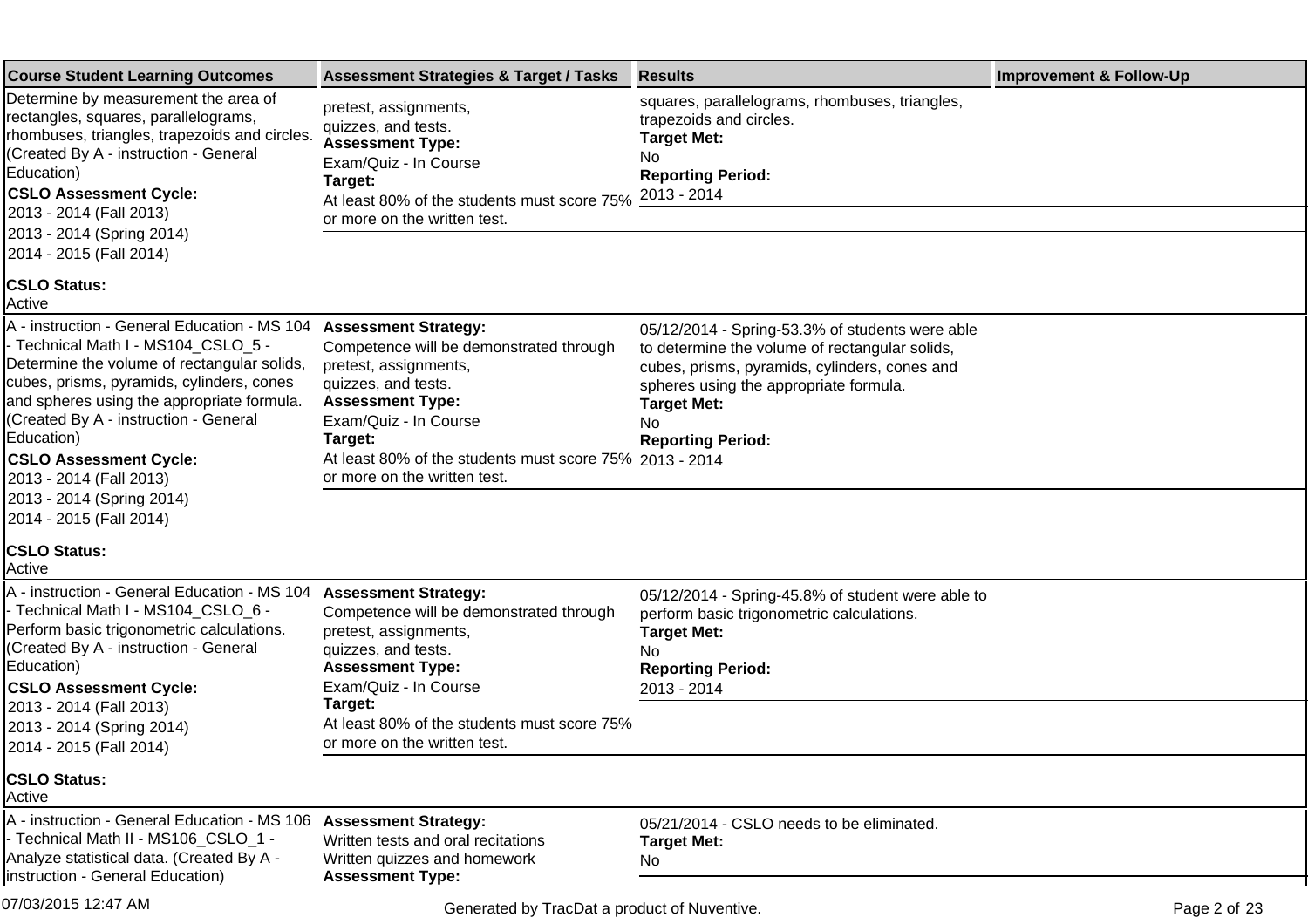| <b>Course Student Learning Outcomes</b>                                                                                                                                                                                                                                                                                    | <b>Assessment Strategies &amp; Target / Tasks</b>                                                                                                                                                                                                           | <b>Results</b>                                                                                                                                                                                           | <b>Improvement &amp; Follow-Up</b> |
|----------------------------------------------------------------------------------------------------------------------------------------------------------------------------------------------------------------------------------------------------------------------------------------------------------------------------|-------------------------------------------------------------------------------------------------------------------------------------------------------------------------------------------------------------------------------------------------------------|----------------------------------------------------------------------------------------------------------------------------------------------------------------------------------------------------------|------------------------------------|
| <b>CSLO Assessment Cycle:</b><br>2013 - 2014 (Fall 2013)<br>2013 - 2014 (Spring 2014)                                                                                                                                                                                                                                      | Exam/Quiz - In Course<br>Target:                                                                                                                                                                                                                            | <b>Reporting Period:</b><br>2013 - 2014                                                                                                                                                                  |                                    |
| 2014 - 2015 (Fall 2014)                                                                                                                                                                                                                                                                                                    | At least 80% of the students must score 75%<br>or more on the written test.                                                                                                                                                                                 |                                                                                                                                                                                                          |                                    |
| <b>CSLO Status:</b><br>Active                                                                                                                                                                                                                                                                                              |                                                                                                                                                                                                                                                             |                                                                                                                                                                                                          |                                    |
| A - instruction - General Education - MS 106<br>- Technical Math II - MS106_CSLO_2 -<br>Graph linear equations, find the slope of a<br>line, and find the equation of a line. (Created<br>By A - instruction - General Education)<br><b>CSLO Assessment Cycle:</b><br>2013 - 2014 (Fall 2013)<br>2013 - 2014 (Spring 2014) | <b>Assessment Strategy:</b><br>Written tests and oral recitations<br>Written quizzes and homework<br><b>Assessment Type:</b><br>Exam/Quiz - In Course<br>Target:<br>At least 80% of the students must score 75% 2013 - 2014<br>or more on the written test. | 05/21/2014 - Spring-62.3% of student were able to<br>graph linear equations, find the slope of a line, and<br>find the equation of a line.<br><b>Target Met:</b><br>No<br><b>Reporting Period:</b>       |                                    |
| 2014 - 2015 (Fall 2014)<br><b>ICSLO Status:</b><br>Active                                                                                                                                                                                                                                                                  |                                                                                                                                                                                                                                                             |                                                                                                                                                                                                          |                                    |
| A - instruction - General Education - MS 106<br>- Technical Math II - MS106 CSLO 3 -<br>Solve systems of equations by graphing,<br>substitution method, and addition method.<br>(Created By A - instruction - General<br>Education)<br><b>CSLO Assessment Cycle:</b>                                                       | <b>Assessment Strategy:</b><br>Written tests and oral recitations<br>Written quizzes and homework<br><b>Assessment Type:</b><br>Exam/Quiz - In Course<br>Target:<br>At least 80% of the students must score 75% 2013 - 2014                                 | 05/21/2014 - Spring-62.3% of students were able<br>to solve systems of equations by graphing,<br>substitution method, and addition method.<br><b>Target Met:</b><br>No<br><b>Reporting Period:</b>       |                                    |
| 2013 - 2014 (Fall 2013)<br>2013 - 2014 (Spring 2014)<br>2014 - 2015 (Fall 2014)                                                                                                                                                                                                                                            | or more on the written test.                                                                                                                                                                                                                                |                                                                                                                                                                                                          |                                    |
| <b>CSLO Status:</b><br>Active                                                                                                                                                                                                                                                                                              |                                                                                                                                                                                                                                                             |                                                                                                                                                                                                          |                                    |
| A - instruction - General Education - MS 106 Assessment Strategy:<br>- Technical Math II - MS106_CSLO_4 -<br>Define and describe the laws of exponents<br>and perform basic operations with<br>polynomials. (Created By A - instruction -<br>General Education)                                                            | Written tests and oral recitations<br>Written quizzes and homework<br><b>Assessment Type:</b><br>Exam/Quiz - In Course<br>Target:                                                                                                                           | 05/21/2014 - Spring-69.6% of student were able to<br>define and describe the laws of exponents and<br>perform basic operations with polynomials.<br><b>Target Met:</b><br>No<br><b>Reporting Period:</b> |                                    |
| <b>CSLO Assessment Cycle:</b><br>2013 - 2014 (Fall 2013)                                                                                                                                                                                                                                                                   | At least 80% of the students must score 75% 2013 - 2014<br>or more on the written test.                                                                                                                                                                     |                                                                                                                                                                                                          |                                    |
|                                                                                                                                                                                                                                                                                                                            |                                                                                                                                                                                                                                                             |                                                                                                                                                                                                          |                                    |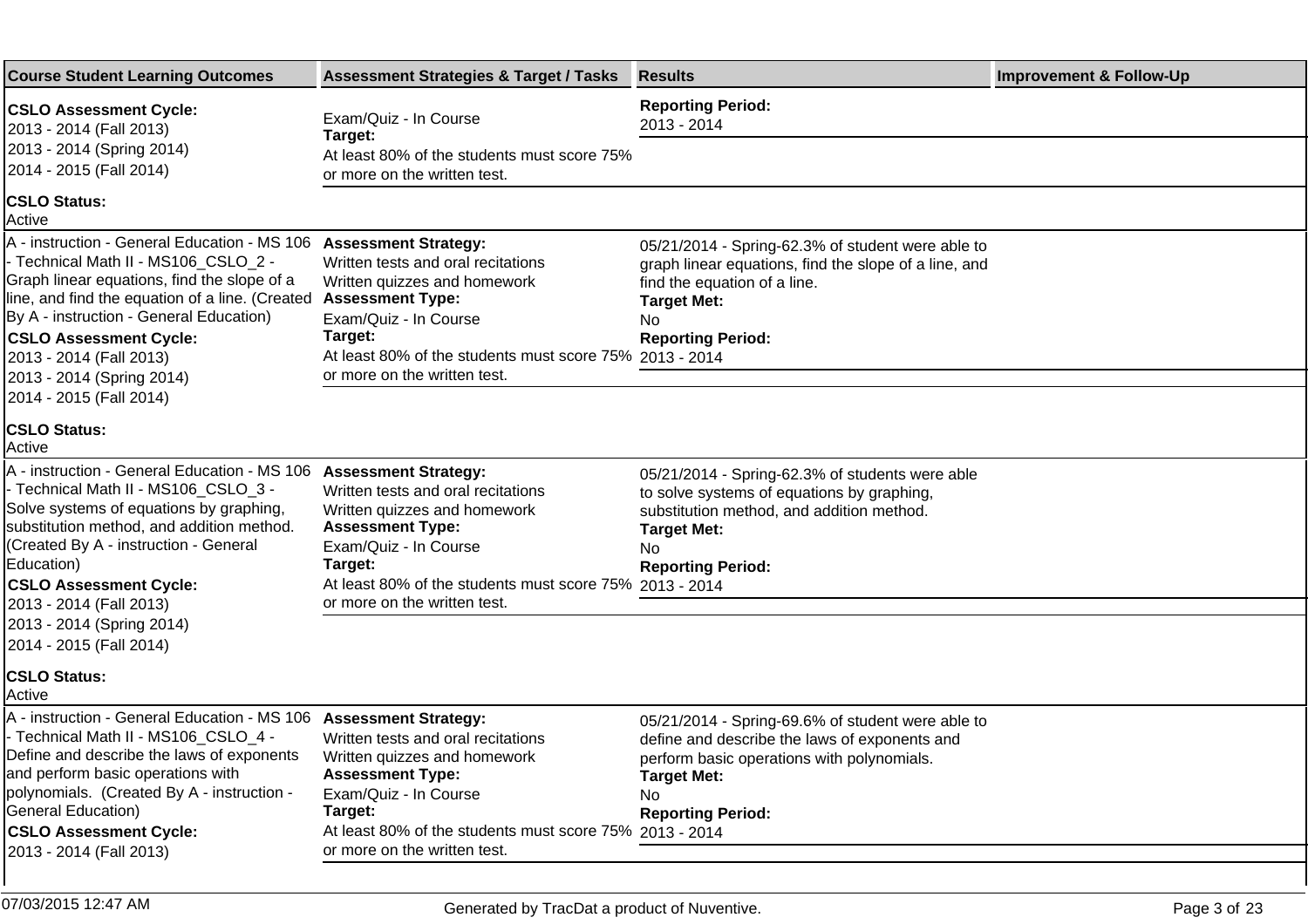| <b>Course Student Learning Outcomes</b>                                                                                                                                                                                                                                                                                                                                                                     | <b>Assessment Strategies &amp; Target / Tasks</b>                                                                                                                                                                            | <b>Results</b>                                                                                                                                                                                  | <b>Improvement &amp; Follow-Up</b> |
|-------------------------------------------------------------------------------------------------------------------------------------------------------------------------------------------------------------------------------------------------------------------------------------------------------------------------------------------------------------------------------------------------------------|------------------------------------------------------------------------------------------------------------------------------------------------------------------------------------------------------------------------------|-------------------------------------------------------------------------------------------------------------------------------------------------------------------------------------------------|------------------------------------|
| 2013 - 2014 (Spring 2014)<br>2014 - 2015 (Fall 2014)                                                                                                                                                                                                                                                                                                                                                        |                                                                                                                                                                                                                              |                                                                                                                                                                                                 |                                    |
| <b>CSLO Status:</b><br>Active                                                                                                                                                                                                                                                                                                                                                                               |                                                                                                                                                                                                                              |                                                                                                                                                                                                 |                                    |
| A - instruction - General Education - MS 106 Assessment Strategy:<br>- Technical Math II - MS106_CSLO_5 -<br>Simplify radicals and solve equations using<br>one and two radical expressions. (Created<br>By A - instruction - General Education)<br><b>CSLO Assessment Cycle:</b><br>2013 - 2014 (Fall 2013)<br>2013 - 2014 (Spring 2014)                                                                   | Written tests and oral recitations<br>Written quizzes and homework<br><b>Assessment Type:</b><br>Exam/Quiz - In Course<br>Target:<br>At least 80% of the students must score 75% 2013 - 2014<br>or more on the written test. | 05/21/2014 - Spring-64.4% of student were able to<br>simplify radicals and solve equations using one<br>and two radical expressions.<br><b>Target Met:</b><br>No<br><b>Reporting Period:</b>    |                                    |
| 2014 - 2015 (Fall 2014)<br><b>CSLO Status:</b><br>Active                                                                                                                                                                                                                                                                                                                                                    |                                                                                                                                                                                                                              |                                                                                                                                                                                                 |                                    |
| A - instruction - General Education - MS 106 Assessment Strategy:<br>- Technical Math II - MS106_CSLO_6 -<br>Factor polynomials. (Created By A -<br>linstruction - General Education)<br><b>CSLO Assessment Cycle:</b><br>2013 - 2014 (Fall 2013)<br>2013 - 2014 (Spring 2014)<br>2014 - 2015 (Fall 2014)                                                                                                   | Written tests and oral recitations<br>Written quizzes and homework<br><b>Assessment Type:</b><br>Exam/Quiz - In Course<br>Target:<br>At least 80% of the students must score 75%<br>or more on the written test.             | 05/21/2014 - Spring=64.4% of student were able<br>to factor polynomials.<br><b>Target Met:</b><br>No.<br><b>Reporting Period:</b><br>2013 - 2014                                                |                                    |
| <b>CSLO Status:</b><br>Active                                                                                                                                                                                                                                                                                                                                                                               |                                                                                                                                                                                                                              |                                                                                                                                                                                                 |                                    |
| A - instruction - General Education - MS 106 Assessment Strategy:<br>- Technical Math II - MS106_CSLO_7 -<br>Define exponential and logarithmic functions<br>and describe their relationship. Apply the<br>change of base formula. (Created By A -<br>linstruction - General Education)<br><b>CSLO Assessment Cycle:</b><br>2013 - 2014 (Fall 2013)<br>2013 - 2014 (Spring 2014)<br>2014 - 2015 (Fall 2014) | Written tests and oral recitations<br>Written quizzes and homework<br><b>Assessment Type:</b><br>Exam/Quiz - In Course<br>Target:<br>At least 80% of the students must score 75% 2013 - 2014<br>or more on the written test. | 05/21/2014 - Spring-58.5% of students were able<br>to define exponential and logarithmic functions<br>and describe their relationship.<br><b>Target Met:</b><br>No.<br><b>Reporting Period:</b> |                                    |
| <b>CSLO Status:</b><br>Active                                                                                                                                                                                                                                                                                                                                                                               |                                                                                                                                                                                                                              |                                                                                                                                                                                                 |                                    |
|                                                                                                                                                                                                                                                                                                                                                                                                             |                                                                                                                                                                                                                              |                                                                                                                                                                                                 |                                    |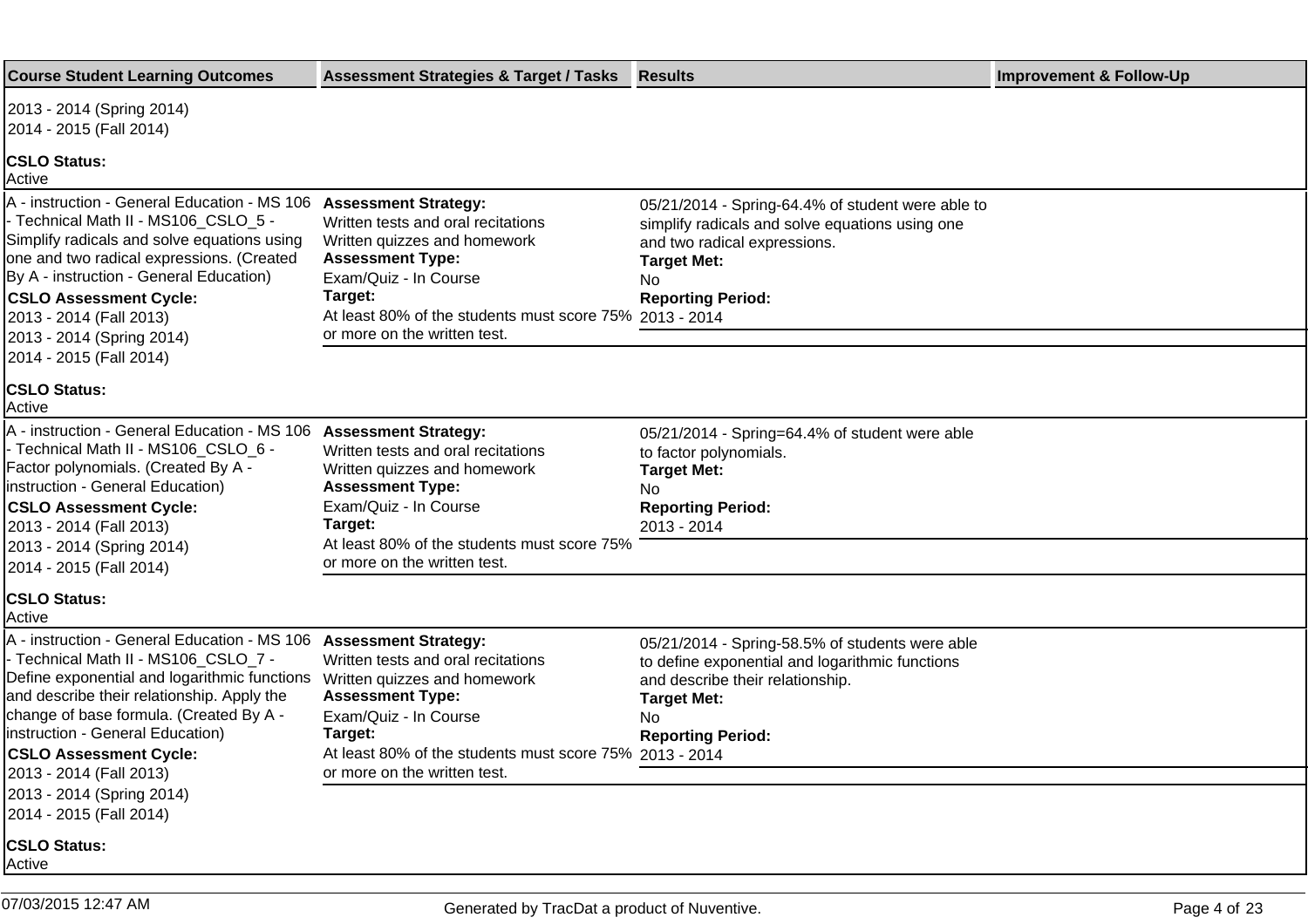| <b>Course Student Learning Outcomes</b>                                                                                                                                                                                                                                                                                                                                                     | <b>Assessment Strategies &amp; Target / Tasks</b>                                                                                                                                                                                                                 | <b>Results</b>                                                                                                                                                                                                               | <b>Improvement &amp; Follow-Up</b> |
|---------------------------------------------------------------------------------------------------------------------------------------------------------------------------------------------------------------------------------------------------------------------------------------------------------------------------------------------------------------------------------------------|-------------------------------------------------------------------------------------------------------------------------------------------------------------------------------------------------------------------------------------------------------------------|------------------------------------------------------------------------------------------------------------------------------------------------------------------------------------------------------------------------------|------------------------------------|
| A - instruction - General Education - MS 106<br>- Technical Math II - MS106_CSLO_8 -<br>Perform operations with vectors, graph polar<br>equations, and perform rectangular to polar<br>conversions and vice versa. (Created By A -<br>linstruction - General Education)<br><b>CSLO Assessment Cycle:</b><br>2013 - 2014 (Fall 2013)<br>2013 - 2014 (Spring 2014)<br>2014 - 2015 (Fall 2014) | <b>Assessment Strategy:</b><br>Written tests and oral recitations<br>Written quizzes and homework<br><b>Assessment Type:</b><br>Exam/Quiz - In Course<br>Target:<br>At least 80% of the students must score 75% Reporting Period:<br>or more on the written test. | 05/21/2014 - Spring-49.7% of students were able<br>to perform operations with vectors, graph polar<br>equations, and perform rectangular to polar<br>conversions and vice versa.<br><b>Target Met:</b><br>No.<br>2013 - 2014 |                                    |
| <b>CSLO Status:</b><br>Active                                                                                                                                                                                                                                                                                                                                                               |                                                                                                                                                                                                                                                                   |                                                                                                                                                                                                                              |                                    |
| A - instruction - General Education - MS 106<br>- Technical Math II - MS106_CSLO_9 -<br>Graph trigonometric functions. (Created By<br>A - instruction - General Education)<br><b>CSLO Assessment Cycle:</b><br>2013 - 2014 (Fall 2013)<br>2013 - 2014 (Spring 2014)<br>2014 - 2015 (Fall 2014)                                                                                              | <b>Assessment Strategy:</b><br>Written tests and oral recitations<br>Written quizzes and homework<br><b>Assessment Type:</b><br>Exam/Quiz - In Course<br>Target:<br>At least 80% of the students must score 75%<br>or more on the written test.                   | 05/21/2014 - Spring-49.7% of student were able to<br>graph trigonometric functions.<br><b>Target Met:</b><br>No.<br><b>Reporting Period:</b><br>2013 - 2014                                                                  |                                    |
| <b>CSLO Status:</b><br>Active                                                                                                                                                                                                                                                                                                                                                               |                                                                                                                                                                                                                                                                   |                                                                                                                                                                                                                              |                                    |
| A - instruction - General Education - MS 106<br>- Technical Math II - MS106_CSLO_10 -<br>Define the applications of trigonometry.<br>(Created By A - instruction - General<br>Education)<br><b>CSLO Assessment Cycle:</b><br>2013 - 2014 (Fall 2013)<br>2013 - 2014 (Spring 2014)<br>2014 - 2015 (Fall 2014)                                                                                | <b>Assessment Strategy:</b><br>Written tests and oral recitations<br>Written quizzes and homework<br><b>Assessment Type:</b><br>Exam/Quiz - In Course<br>Target:<br>At least 80% of the students must score 75%<br>or more on the written test.                   | 05/21/2014 - Spring-49.7% of students were able<br>to define the applications of trigonometry.<br><b>Target Met:</b><br>No.<br><b>Reporting Period:</b><br>2013 - 2014                                                       |                                    |
| <b>CSLO Status:</b><br><b>Active</b>                                                                                                                                                                                                                                                                                                                                                        |                                                                                                                                                                                                                                                                   |                                                                                                                                                                                                                              |                                    |
| B - instruction - Construction Electricity (CA)<br>- VEM 110 - Workshop fabrication -<br>VEM110_CSLO_1 - Identify and classify<br>basic hand tools. (Created By B - instruction<br>Construction Electricity (CA))                                                                                                                                                                           | <b>Assessment Strategy:</b><br>Students will be evaluated to identify<br>common/basic tools found in the workshop<br>or in their toolkit.<br><b>Assessment Type:</b><br>Presentation/Performance                                                                  | 12/13/2013 - 83% or 15 out of 18 students were<br>able to identify common/basic tools found in the<br>workshop.<br><b>Target Met:</b><br>Yes                                                                                 |                                    |
| 07/03/2015 12:47 AM                                                                                                                                                                                                                                                                                                                                                                         | Generated by TracDat a product of Nuventive.                                                                                                                                                                                                                      |                                                                                                                                                                                                                              | Page 5 of 23                       |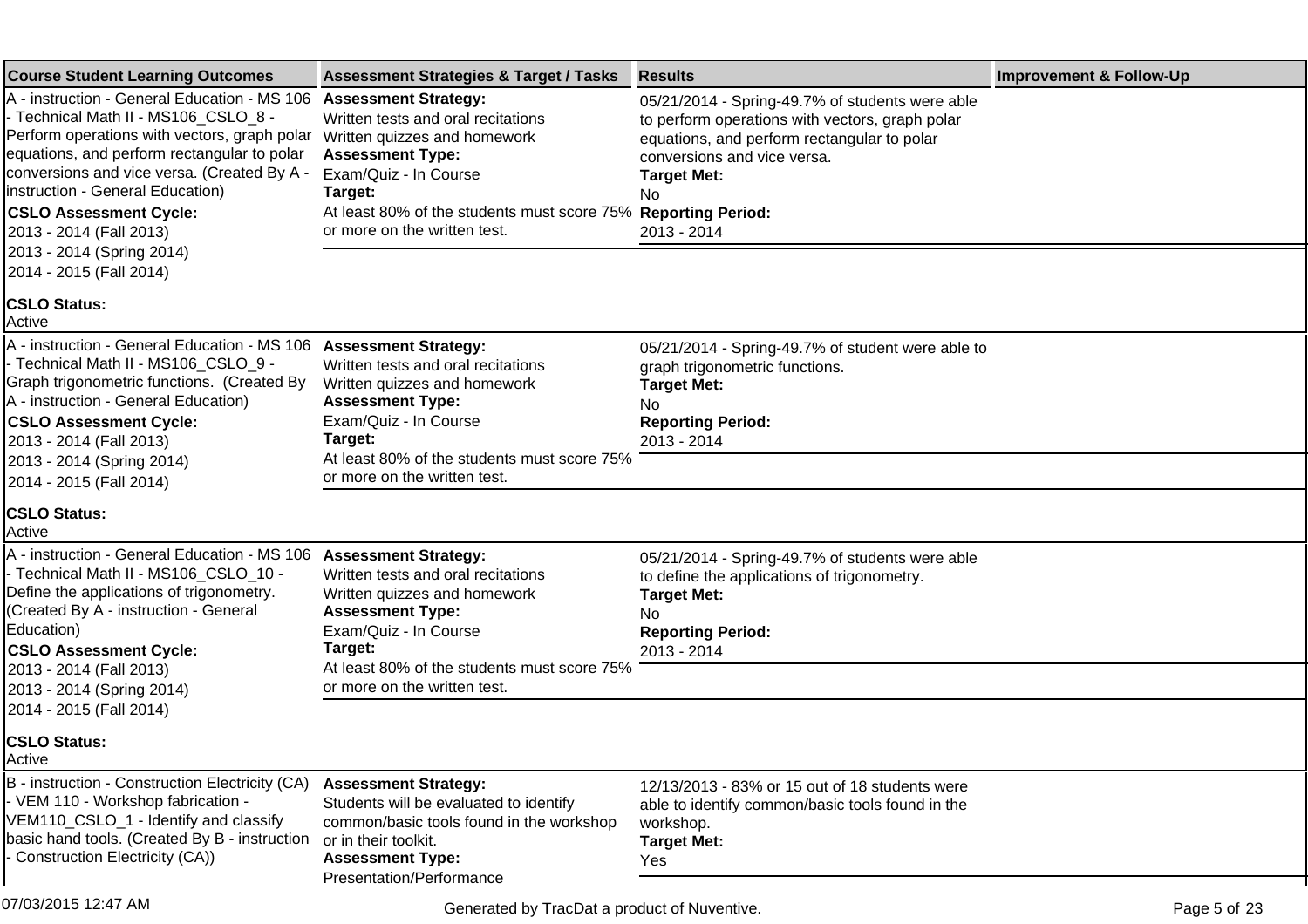| <b>Course Student Learning Outcomes</b>                                                                                                                                                                                                                                        | <b>Assessment Strategies &amp; Target / Tasks</b>                                                                                                                                                   | <b>Results</b>                                                                                                                                                                          | <b>Improvement &amp; Follow-Up</b> |
|--------------------------------------------------------------------------------------------------------------------------------------------------------------------------------------------------------------------------------------------------------------------------------|-----------------------------------------------------------------------------------------------------------------------------------------------------------------------------------------------------|-----------------------------------------------------------------------------------------------------------------------------------------------------------------------------------------|------------------------------------|
| <b>CSLO Assessment Cycle:</b><br>2012 - 2013 (Fall 2012)                                                                                                                                                                                                                       | Target:<br>Students must get 70% or a grade of "C" or                                                                                                                                               | <b>Reporting Period:</b><br>2013 - 2014                                                                                                                                                 |                                    |
| 2012 - 2013 (Spring 2013)                                                                                                                                                                                                                                                      | better in this CSLO.                                                                                                                                                                                |                                                                                                                                                                                         |                                    |
| 2012 - 2013 (Summer 2013)<br>2013 - 2014 (Fall 2013)<br>2013 - 2014 (Spring 2014)<br>2013 - 2014 (Summer 2014)<br>2014 - 2015 (Fall 2014)<br>2014 - 2015 (Spring 2015)                                                                                                         |                                                                                                                                                                                                     |                                                                                                                                                                                         |                                    |
| <b>Start Date:</b><br>08/20/2012<br><b>Inactive Date:</b><br>05/08/2015<br><b>CSLO Status:</b><br>Active                                                                                                                                                                       |                                                                                                                                                                                                     |                                                                                                                                                                                         |                                    |
| B - instruction - Construction Electricity (CA)<br>- VEM 110 - Workshop fabrication -<br>VEM110_CSLO_2 - Select the right tool and<br>its application correctly and safely (Created<br>By B - instruction - Construction Electricity<br>(CA))<br><b>CSLO Assessment Cycle:</b> | <b>Assessment Strategy:</b><br>Students will be observe base on how they<br>use tools properly during their hands-on<br>activity.<br><b>Assessment Type:</b><br>Presentation/Performance<br>Target: | 12/13/2013 - 94% or 17 out of 18 students were<br>able to properly use tools during their hands-on<br>activity.<br><b>Target Met:</b><br>Yes<br><b>Reporting Period:</b><br>2013 - 2014 |                                    |
| 2012 - 2013 (Fall 2012)<br>2012 - 2013 (Spring 2013)                                                                                                                                                                                                                           | Students must get 70% or a grade of "C" or<br>better in this CSLO.                                                                                                                                  |                                                                                                                                                                                         |                                    |
| 2012 - 2013 (Summer 2013)<br>2013 - 2014 (Fall 2013)<br>2013 - 2014 (Spring 2014)<br>2013 - 2014 (Summer 2014)<br>2014 - 2015 (Fall 2014)<br>2014 - 2015 (Spring 2015)                                                                                                         |                                                                                                                                                                                                     |                                                                                                                                                                                         |                                    |
| <b>Start Date:</b><br>08/20/2012<br><b>Inactive Date:</b><br>05/08/2015<br><b>CSLO Status:</b><br>Active                                                                                                                                                                       |                                                                                                                                                                                                     |                                                                                                                                                                                         |                                    |
| B - instruction - Construction Electricity (CA)<br>- VEM 110 - Workshop fabrication -<br>VEM110_CSLO_3 - Identify basic portable<br>power tool. (Created By B - instruction -                                                                                                  | <b>Assessment Strategy:</b><br>Using portable tools in the workshop,<br>students will identify these power tools and<br>their use.                                                                  | 12/13/2013 - 100% or 18 out of 18 students were<br>able to identify and use portable power tools.<br><b>Target Met:</b><br>Yes                                                          |                                    |
| 07/03/2015 12:47 AM                                                                                                                                                                                                                                                            | Generated by TracDat a product of Nuventive.                                                                                                                                                        |                                                                                                                                                                                         | Page 6 of 23                       |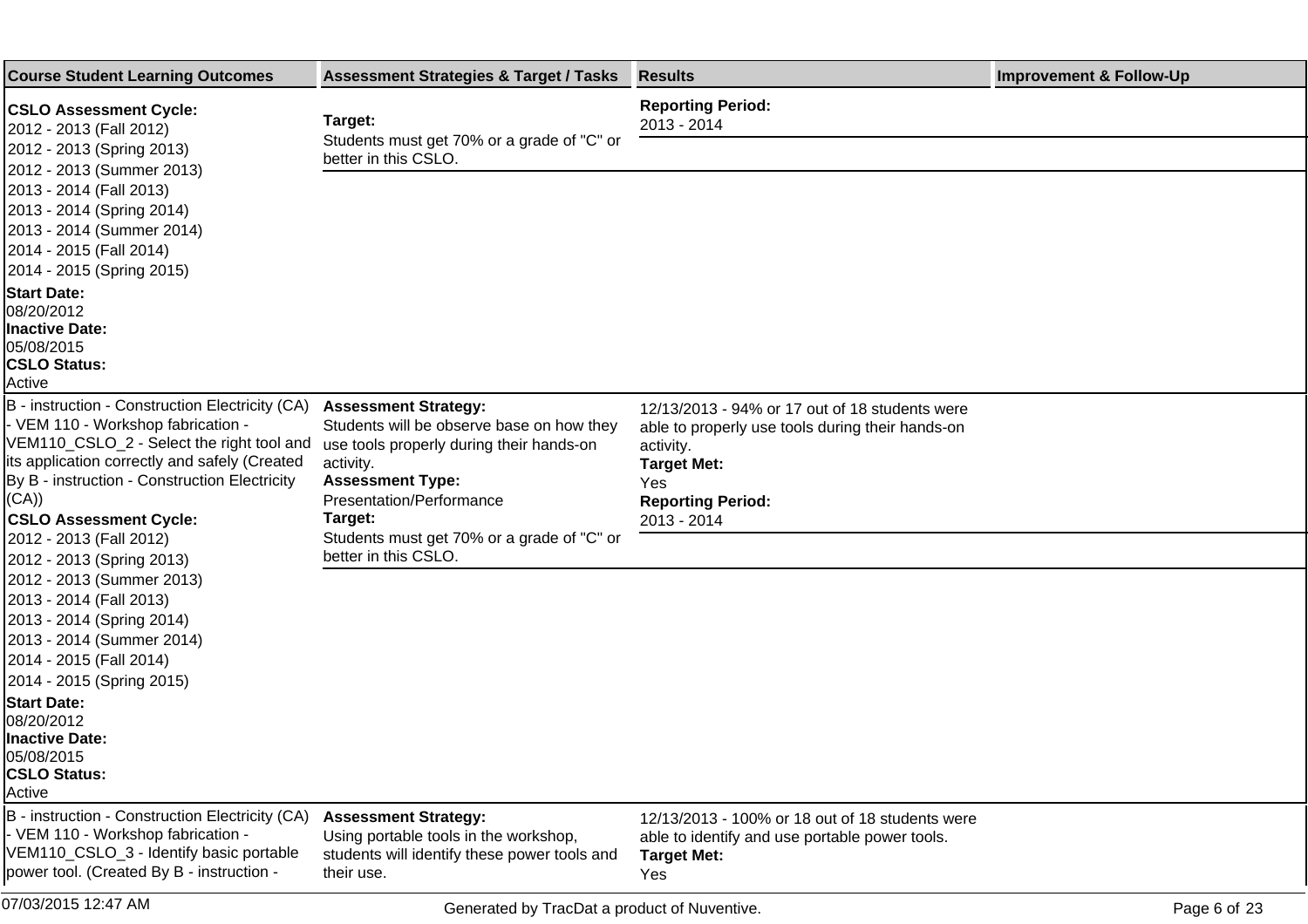| <b>Course Student Learning Outcomes</b>                                                                                                                                                                                                                  | <b>Assessment Strategies &amp; Target / Tasks</b>                                                                                           | <b>Results</b>                                                                                                                                                                           | <b>Improvement &amp; Follow-Up</b> |
|----------------------------------------------------------------------------------------------------------------------------------------------------------------------------------------------------------------------------------------------------------|---------------------------------------------------------------------------------------------------------------------------------------------|------------------------------------------------------------------------------------------------------------------------------------------------------------------------------------------|------------------------------------|
| Construction Electricity (CA))<br><b>CSLO Assessment Cycle:</b>                                                                                                                                                                                          | <b>Assessment Type:</b>                                                                                                                     | <b>Reporting Period:</b><br>2013 - 2014                                                                                                                                                  |                                    |
| 2012 - 2013 (Fall 2012)<br>2012 - 2013 (Spring 2013)<br>2012 - 2013 (Summer 2013)<br>2013 - 2014 (Fall 2013)                                                                                                                                             | Exam/Quiz - In Course<br>Target:<br>Students must get 70% or a grade of "C" or<br>better in this CSLO.                                      |                                                                                                                                                                                          |                                    |
| 2013 - 2014 (Spring 2014)<br>2013 - 2014 (Summer 2014)<br>2014 - 2015 (Fall 2014)<br>2014 - 2015 (Spring 2015)                                                                                                                                           |                                                                                                                                             |                                                                                                                                                                                          |                                    |
| <b>Start Date:</b><br>08/20/2012<br><b>Inactive Date:</b><br>05/08/2015<br><b>CSLO Status:</b><br>Active                                                                                                                                                 |                                                                                                                                             |                                                                                                                                                                                          |                                    |
| B - instruction - Construction Electricity (CA)<br>- VEM 110 - Workshop fabrication -<br>VEM110_CSLO_4 - Maintain hand tools and maintenance of hand and power tools.<br>power tools.<br>(Created By B - instruction - Construction<br>Electricity (CA)) | <b>Assessment Strategy:</b><br>Students will make aware of the preventive<br><b>Assessment Type:</b><br>Presentation/Performance<br>Target: | 12/13/2013 - 100% or 18 out of 18 students were<br>able to make aware of the preventive maintenance<br>of hand and power tools.<br><b>Target Met:</b><br>Yes<br><b>Reporting Period:</b> |                                    |
| <b>CSLO Assessment Cycle:</b><br>2012 - 2013 (Fall 2012)                                                                                                                                                                                                 | Students must get 70% or a grade of "C" or<br>better in this CSLO.                                                                          | 2013 - 2014                                                                                                                                                                              |                                    |
| 2012 - 2013 (Spring 2013)<br>2012 - 2013 (Summer 2013)<br>2013 - 2014 (Fall 2013)<br>2013 - 2014 (Spring 2014)<br>2013 - 2014 (Summer 2014)                                                                                                              |                                                                                                                                             |                                                                                                                                                                                          |                                    |
| 2014 - 2015 (Fall 2014)                                                                                                                                                                                                                                  |                                                                                                                                             |                                                                                                                                                                                          |                                    |
| 2014 - 2015 (Spring 2015)<br><b>Start Date:</b><br>08/20/2012<br><b>Inactive Date:</b><br>05/08/2015<br><b>CSLO Status:</b><br>Active                                                                                                                    |                                                                                                                                             |                                                                                                                                                                                          |                                    |
| B - instruction - Construction Electricity (CA)<br>- VEM 111 - Electrical wiring I -<br>VEM111 CSLO 1 - Understand the                                                                                                                                   | <b>Assessment Strategy:</b><br>Describe the three electrical systems,<br>voltage system use and convey wiring                               | 05/13/2014 - Spring 2014 9/12 students passed<br><b>Target Met:</b><br>Yes                                                                                                               |                                    |
| 07/03/2015 12:47 AM                                                                                                                                                                                                                                      | Generated by TracDat a product of Nuventive.                                                                                                |                                                                                                                                                                                          | Page 7 of 23                       |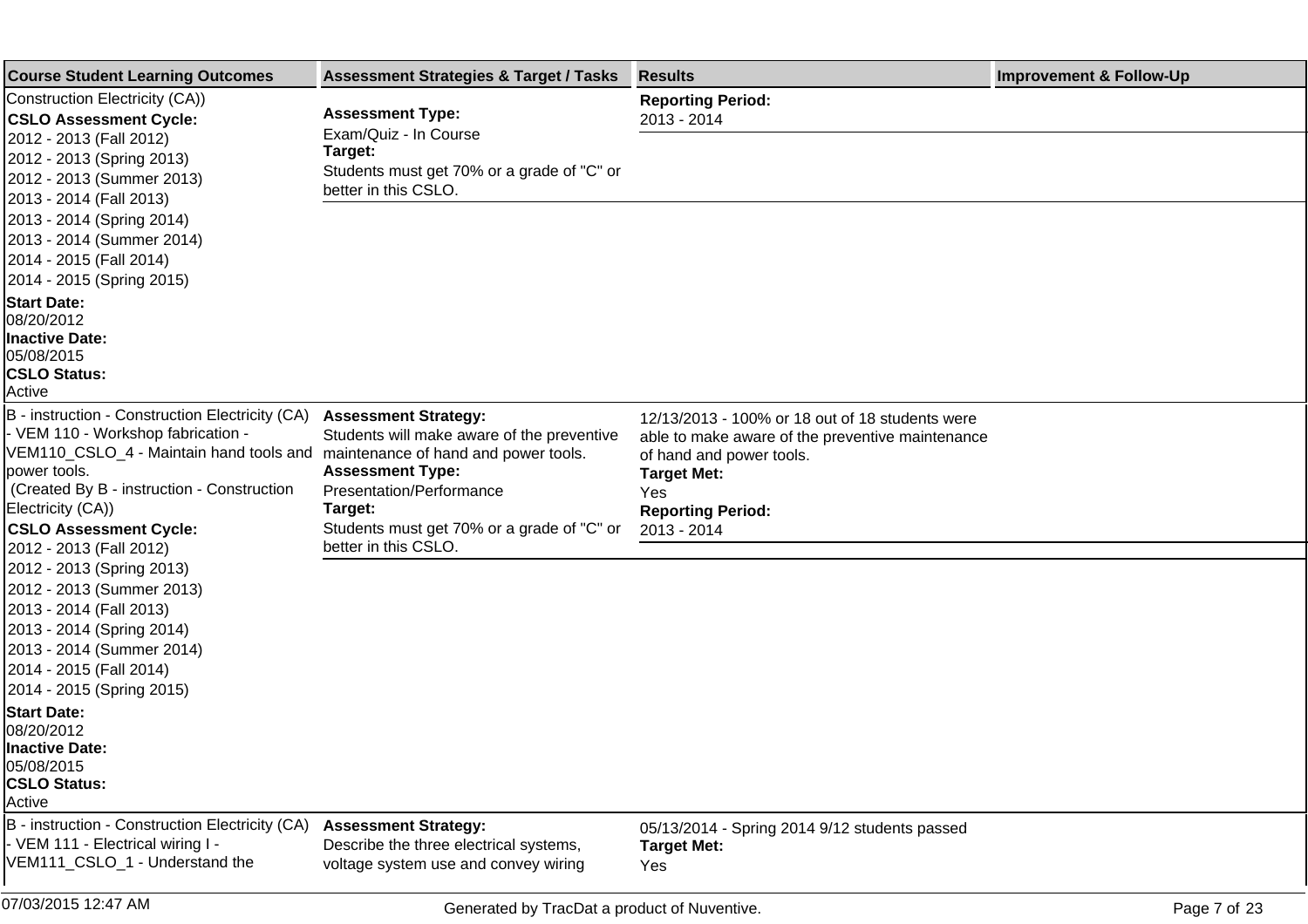| <b>Course Student Learning Outcomes</b>                                                                                                                                                                                                                                                                                                                                                                 | <b>Assessment Strategies &amp; Target / Tasks</b>                                                                                                                         | <b>Results</b>                                                                                                         | <b>Improvement &amp; Follow-Up</b> |
|---------------------------------------------------------------------------------------------------------------------------------------------------------------------------------------------------------------------------------------------------------------------------------------------------------------------------------------------------------------------------------------------------------|---------------------------------------------------------------------------------------------------------------------------------------------------------------------------|------------------------------------------------------------------------------------------------------------------------|------------------------------------|
| electrical system and demonstrate the<br>various installation methods. (Created By B<br>instruction - Construction Electricity (CA))<br><b>CSLO Assessment Cycle:</b><br>2012 - 2013 (Fall 2012)<br>2012 - 2013 (Spring 2013)<br>2012 - 2013 (Summer 2013)<br>2013 - 2014 (Fall 2013)<br>2013 - 2014 (Spring 2014)<br>2013 - 2014 (Summer 2014)<br>2014 - 2015 (Fall 2014)<br>2014 - 2015 (Spring 2015) | information using symbols.<br><b>Assessment Type:</b><br>Exam/Quiz - In Course<br>Target:<br>Students must get 70% or a grade of "C" or                                   | <b>Reporting Period:</b><br>2013 - 2014                                                                                |                                    |
|                                                                                                                                                                                                                                                                                                                                                                                                         | better in this CSLO.                                                                                                                                                      |                                                                                                                        |                                    |
| <b>Start Date:</b><br>08/20/2012<br>Inactive Date:<br>105/08/2015<br><b>CSLO Status:</b><br>Inactive                                                                                                                                                                                                                                                                                                    |                                                                                                                                                                           |                                                                                                                        |                                    |
| B - instruction - Construction Electricity (CA)<br>- VEM 111 - Electrical wiring I -<br>VEM111_CSLO_2 - Explain and identify<br>electrical wiring schematic electrical<br>symbols, conductors and conductor sizes.                                                                                                                                                                                      | <b>Assessment Strategy:</b><br>Describe different wiring fixtures use in<br>electrical installation and amperage of<br>conductors, de-rating factors and<br>restrictions. | 05/13/2014 - Spring 2014 10/12 students passed<br><b>Target Met:</b><br>Yes<br><b>Reporting Period:</b><br>2013 - 2014 |                                    |
| (Created By B - instruction - Construction<br>Electricity (CA))<br><b>CSLO Assessment Cycle:</b><br>2012 - 2013 (Fall 2012)<br>2012 - 2013 (Spring 2013)                                                                                                                                                                                                                                                | <b>Assessment Type:</b><br>Exam/Quiz - In Course<br>Target:<br>Students must get 70% or a grade of "C" or<br>better in this CSLO.                                         |                                                                                                                        |                                    |
| 2012 - 2013 (Summer 2013)<br>2013 - 2014 (Fall 2013)<br>2013 - 2014 (Spring 2014)<br>2013 - 2014 (Summer 2014)<br>2014 - 2015 (Fall 2014)<br>2014 - 2015 (Spring 2015)                                                                                                                                                                                                                                  |                                                                                                                                                                           |                                                                                                                        |                                    |
| <b>Start Date:</b><br>08/20/2012<br><b>Inactive Date:</b><br>05/08/2015<br><b>CSLO Status:</b><br>Inactive                                                                                                                                                                                                                                                                                              |                                                                                                                                                                           |                                                                                                                        |                                    |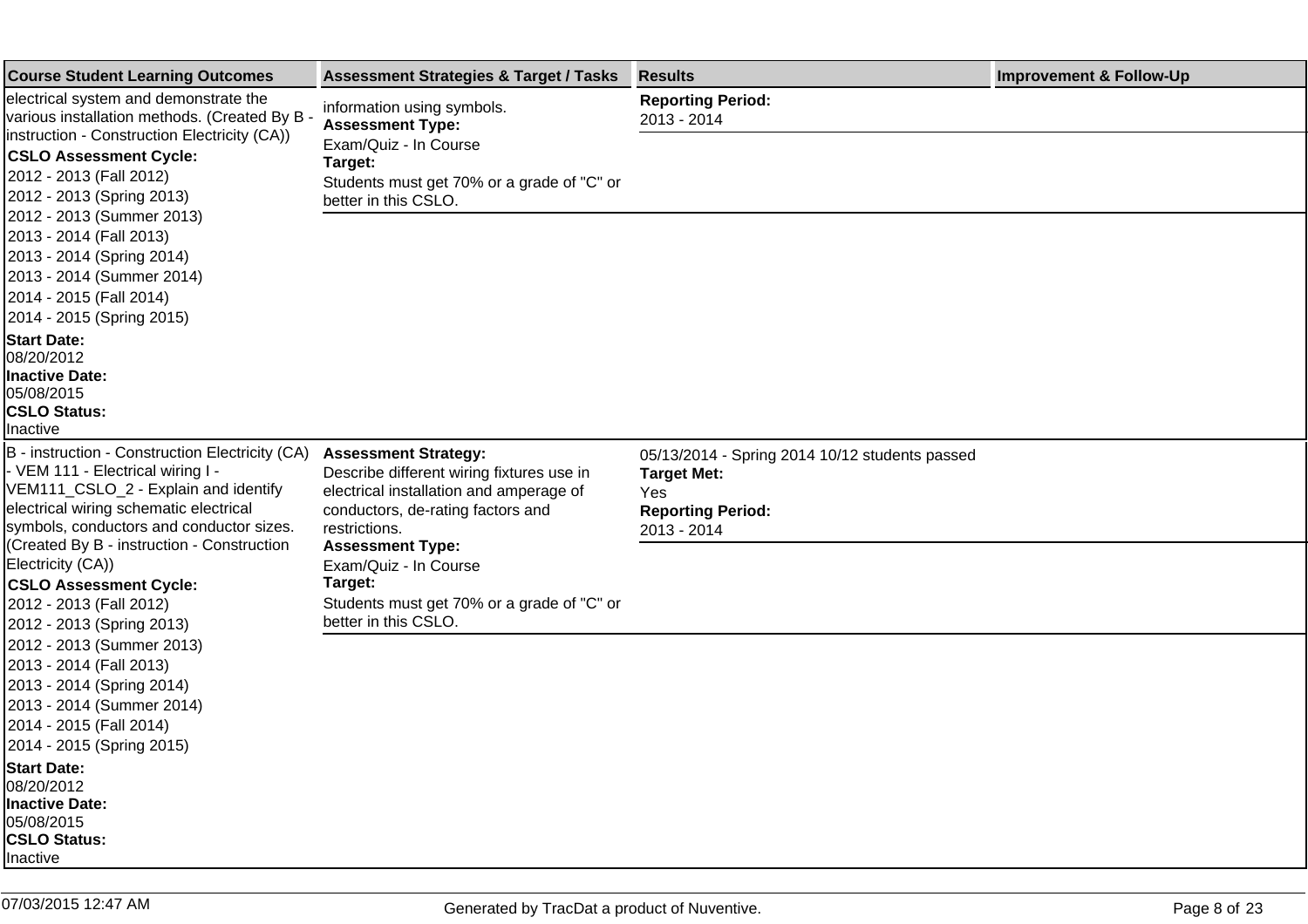| <b>Course Student Learning Outcomes</b>                                                                                                                                                                                                                                                | <b>Assessment Strategies &amp; Target / Tasks</b>                                                                                                                                                         | <b>Results</b>                                                                                                         | <b>Improvement &amp; Follow-Up</b> |
|----------------------------------------------------------------------------------------------------------------------------------------------------------------------------------------------------------------------------------------------------------------------------------------|-----------------------------------------------------------------------------------------------------------------------------------------------------------------------------------------------------------|------------------------------------------------------------------------------------------------------------------------|------------------------------------|
| B - instruction - Construction Electricity (CA)<br>- VEM 111 - Electrical wiring I -<br>VEM111_CSLO_3 - Identify and install<br>electrical boxes, switches, recessed lighting<br>and ballast. (Created By B - instruction -                                                            | <b>Assessment Strategy:</b><br>Demonstrate precisely how electrical boxes,<br>switches and lighting fixtures are installed.<br><b>Assessment Type:</b><br>Presentation/Performance                        | 05/13/2014 - Spring 2014 8/12 students passed<br><b>Target Met:</b><br>Yes<br><b>Reporting Period:</b><br>2013 - 2014  |                                    |
| Construction Electricity (CA))<br><b>CSLO Assessment Cycle:</b><br>2012 - 2013 (Fall 2012)                                                                                                                                                                                             | Target:<br>Students must get 70% or a grade of "C" or<br>better in this CSLO.                                                                                                                             |                                                                                                                        |                                    |
| 2012 - 2013 (Spring 2013)<br>2012 - 2013 (Summer 2013)<br>2013 - 2014 (Fall 2013)<br>2013 - 2014 (Spring 2014)<br>2013 - 2014 (Summer 2014)<br>2014 - 2015 (Fall 2014)<br>2014 - 2015 (Spring 2015)                                                                                    |                                                                                                                                                                                                           |                                                                                                                        |                                    |
| <b>Start Date:</b><br>08/20/2012<br><b>Inactive Date:</b><br>05/08/2015<br><b>CSLO Status:</b><br><b>Inactive</b>                                                                                                                                                                      |                                                                                                                                                                                                           |                                                                                                                        |                                    |
| B - instruction - Construction Electricity (CA)<br>- VEM 111 - Electrical wiring I -<br>VEM111_CSLO_4 - Identify and<br>demonstrate branch circuit, master bedroom,<br>bedroom, and bathroom circuit. (Created By<br>B - instruction - Construction Electricity (CA)) Assessment Type: | <b>Assessment Strategy:</b><br>Demonstrate how branch circuit for<br>residential wiring is determine for power<br>outlets, heating and ventilating, lighting and<br>general wiring using NEC regulations. | 05/13/2014 - Spring 2014 12/12 students passed<br><b>Target Met:</b><br>Yes<br><b>Reporting Period:</b><br>2013 - 2014 |                                    |
| <b>CSLO Assessment Cycle:</b><br>2012 - 2013 (Fall 2012)<br>2012 - 2013 (Spring 2013)<br>2012 - 2013 (Summer 2013)                                                                                                                                                                     | Presentation/Performance<br>Target:<br>Students must get 70% or a grade of "C" or<br>better in this CSLO.                                                                                                 |                                                                                                                        |                                    |
| 2013 - 2014 (Fall 2013)<br>2013 - 2014 (Spring 2014)<br>2013 - 2014 (Summer 2014)<br>2014 - 2015 (Fall 2014)<br>2014 - 2015 (Spring 2015)                                                                                                                                              |                                                                                                                                                                                                           |                                                                                                                        |                                    |
| <b>Start Date:</b><br>08/20/2012<br>Inactive Date:<br>05/08/2015<br><b>CSLO Status:</b>                                                                                                                                                                                                |                                                                                                                                                                                                           |                                                                                                                        |                                    |
| 07/03/2015 12:47 AM                                                                                                                                                                                                                                                                    | Generated by TracDat a product of Nuventive.                                                                                                                                                              |                                                                                                                        | Page 9 of 23                       |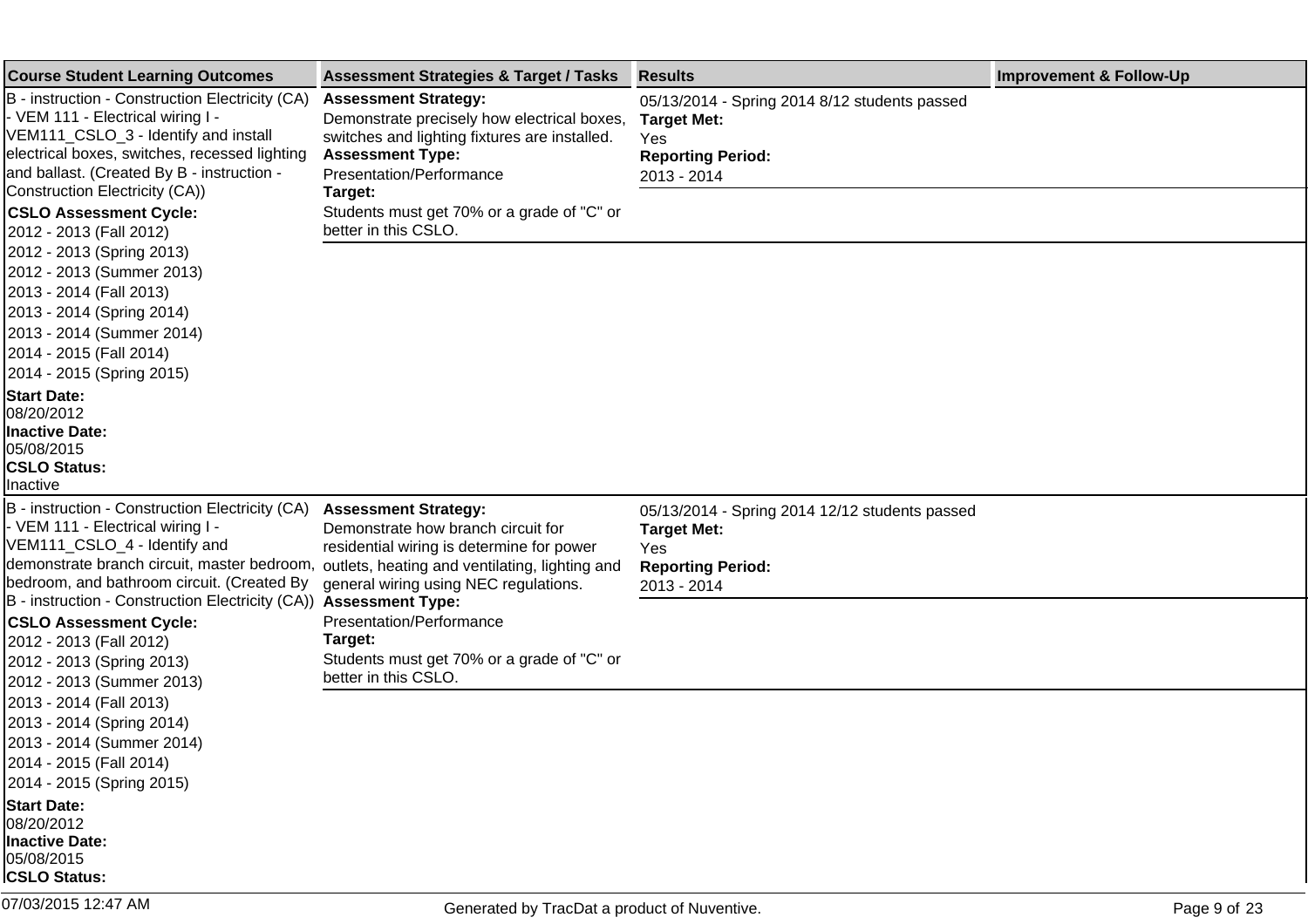| <b>Course Student Learning Outcomes</b>                                                                                                                                                                                                                                                                                                  | <b>Assessment Strategies &amp; Target / Tasks</b>                                                                                                                                                                                                                    | <b>Results</b>                                                                                                         | <b>Improvement &amp; Follow-Up</b> |
|------------------------------------------------------------------------------------------------------------------------------------------------------------------------------------------------------------------------------------------------------------------------------------------------------------------------------------------|----------------------------------------------------------------------------------------------------------------------------------------------------------------------------------------------------------------------------------------------------------------------|------------------------------------------------------------------------------------------------------------------------|------------------------------------|
| Inactive                                                                                                                                                                                                                                                                                                                                 |                                                                                                                                                                                                                                                                      |                                                                                                                        |                                    |
| B - instruction - Construction Electricity (CA)<br>- VEM 111 - Electrical wiring I -<br>VEM111_CSLO_5 - Identify and<br>demonstrate hallway, front porch, and entry<br>circuit. (Created By B - instruction -<br>Construction Electricity (CA))<br><b>CSLO Assessment Cycle:</b><br>2012 - 2013 (Fall 2012)<br>2012 - 2013 (Spring 2013) | <b>Assessment Strategy:</b><br>Demonstrate wiring methods for hallway,<br>porch and entry circuit using three-way<br>switch.<br><b>Assessment Type:</b><br>Presentation/Performance<br>Target:<br>Students must get 70% or a grade of "C" or<br>better in this CSLO. | 05/13/2014 - Spring 2014 10/12 students passed<br><b>Target Met:</b><br>Yes<br><b>Reporting Period:</b><br>2013 - 2014 |                                    |
| 2012 - 2013 (Summer 2013)<br>2013 - 2014 (Fall 2013)<br>2013 - 2014 (Spring 2014)<br>2013 - 2014 (Summer 2014)<br>2014 - 2015 (Fall 2014)<br>2014 - 2015 (Spring 2015)                                                                                                                                                                   |                                                                                                                                                                                                                                                                      |                                                                                                                        |                                    |
| <b>Start Date:</b><br>08/20/2012<br><b>Inactive Date:</b><br>05/08/2015<br><b>CSLO Status:</b><br>Inactive                                                                                                                                                                                                                               |                                                                                                                                                                                                                                                                      |                                                                                                                        |                                    |
| B - instruction - Construction Electricity (CA)<br>- VEM 111 - Electrical wiring I -<br>VEM111_CSLO_6 - Identify and<br>demonstrate kitchen, dining room, living<br>room, study, rear entry and family room<br>circuits. (Created By B - instruction -                                                                                   | <b>Assessment Strategy:</b><br>Demonstrate different wiring methods use<br>for various residential room application base<br>on NEC standards.<br><b>Assessment Type:</b><br>Presentation/Performance                                                                 | 05/13/2014 - Spring 2014 9/12 students passed<br><b>Target Met:</b><br>Yes<br><b>Reporting Period:</b><br>2013 - 2014  |                                    |
| Construction Electricity (CA))<br><b>CSLO Assessment Cycle:</b><br>2012 - 2013 (Fall 2012)                                                                                                                                                                                                                                               | Target:<br>Students must get 70% or a grade of "C" or<br>better in this CSLO.                                                                                                                                                                                        |                                                                                                                        |                                    |
| 2012 - 2013 (Spring 2013)<br>2012 - 2013 (Summer 2013)<br>2013 - 2014 (Fall 2013)<br>2013 - 2014 (Spring 2014)<br>2013 - 2014 (Summer 2014)<br>2014 - 2015 (Fall 2014)<br>2014 - 2015 (Spring 2015)<br><b>Start Date:</b>                                                                                                                |                                                                                                                                                                                                                                                                      |                                                                                                                        |                                    |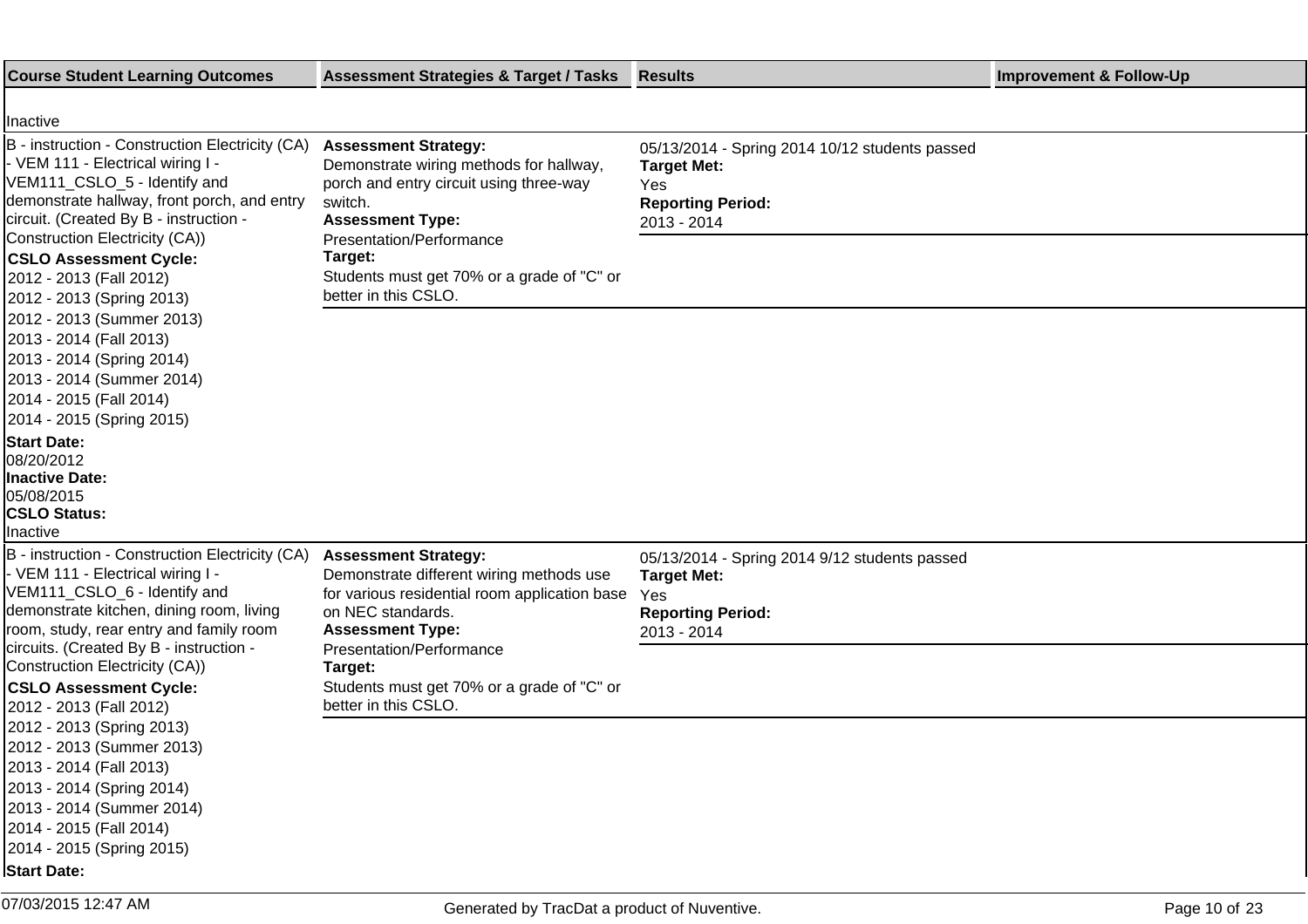| <b>Course Student Learning Outcomes</b>                                                                                                                                                                                                                                                                                                                                                                                        | <b>Assessment Strategies &amp; Target / Tasks</b>                                                                                                                                                   | <b>Results</b>                                                                                                         | <b>Improvement &amp; Follow-Up</b> |
|--------------------------------------------------------------------------------------------------------------------------------------------------------------------------------------------------------------------------------------------------------------------------------------------------------------------------------------------------------------------------------------------------------------------------------|-----------------------------------------------------------------------------------------------------------------------------------------------------------------------------------------------------|------------------------------------------------------------------------------------------------------------------------|------------------------------------|
| 08/20/2012<br>Inactive Date:<br>05/08/2015<br><b>CSLO Status:</b><br>Inactive                                                                                                                                                                                                                                                                                                                                                  |                                                                                                                                                                                                     |                                                                                                                        |                                    |
| B - instruction - Construction Electricity (CA)<br>- VEM 111 - Electrical wiring I -<br>VEM111_CSLO_7 - Understand and<br>demonstrate electrical interrupters,<br>suppressors and laundry circuits. (Created<br>By B - instruction - Construction Electricity<br>(CA))                                                                                                                                                         | <b>Assessment Strategy:</b><br>Demonstrate wiring of circuit interrupters,<br>suppressors and grounding base on NEC<br>standards.<br><b>Assessment Type:</b><br>Presentation/Performance<br>Target: | 05/13/2014 - Spring 2014 10/12 students passed<br><b>Target Met:</b><br>Yes<br><b>Reporting Period:</b><br>2013 - 2014 |                                    |
| <b>CSLO Assessment Cycle:</b><br>2012 - 2013 (Fall 2012)<br>2012 - 2013 (Spring 2013)<br>2012 - 2013 (Summer 2013)<br>2013 - 2014 (Fall 2013)<br>2013 - 2014 (Spring 2014)<br>2013 - 2014 (Summer 2014)<br>2014 - 2015 (Fall 2014)<br>2014 - 2015 (Spring 2015)                                                                                                                                                                | Students must get 70% or a grade of "C" or<br>better in this CSLO.                                                                                                                                  |                                                                                                                        |                                    |
| <b>Start Date:</b><br>08/20/2012<br><b>Inactive Date:</b><br>05/08/2015<br><b>CSLO Status:</b><br>Inactive                                                                                                                                                                                                                                                                                                                     |                                                                                                                                                                                                     |                                                                                                                        |                                    |
| B - instruction - Construction Electricity (CA)<br>- VEM 111 - Electrical wiring I -<br>VEM111_CSLO_8 - Explain and design<br>garage, basement circuits and workshop<br>circuit. (Created By B - instruction -<br>Construction Electricity (CA))<br><b>CSLO Assessment Cycle:</b><br>2012 - 2013 (Fall 2012)<br>2012 - 2013 (Spring 2013)<br>2012 - 2013 (Summer 2013)<br>2013 - 2014 (Fall 2013)<br>2013 - 2014 (Spring 2014) | <b>Assessment Strategy:</b><br>Demonstrate wiring for multiple outlet wiring<br>use in garage, basement and workshops<br>following NEC standards.<br><b>Assessment Type:</b>                        | 05/13/2014 - Spring 2014 12/12 students passed<br><b>Target Met:</b><br>Yes<br><b>Reporting Period:</b><br>2013 - 2014 |                                    |
|                                                                                                                                                                                                                                                                                                                                                                                                                                | Exam/Quiz - In Course<br>Target:<br>Students must get 70% or a grade of "C" or<br>better in this CSLO.                                                                                              |                                                                                                                        |                                    |
|                                                                                                                                                                                                                                                                                                                                                                                                                                |                                                                                                                                                                                                     |                                                                                                                        |                                    |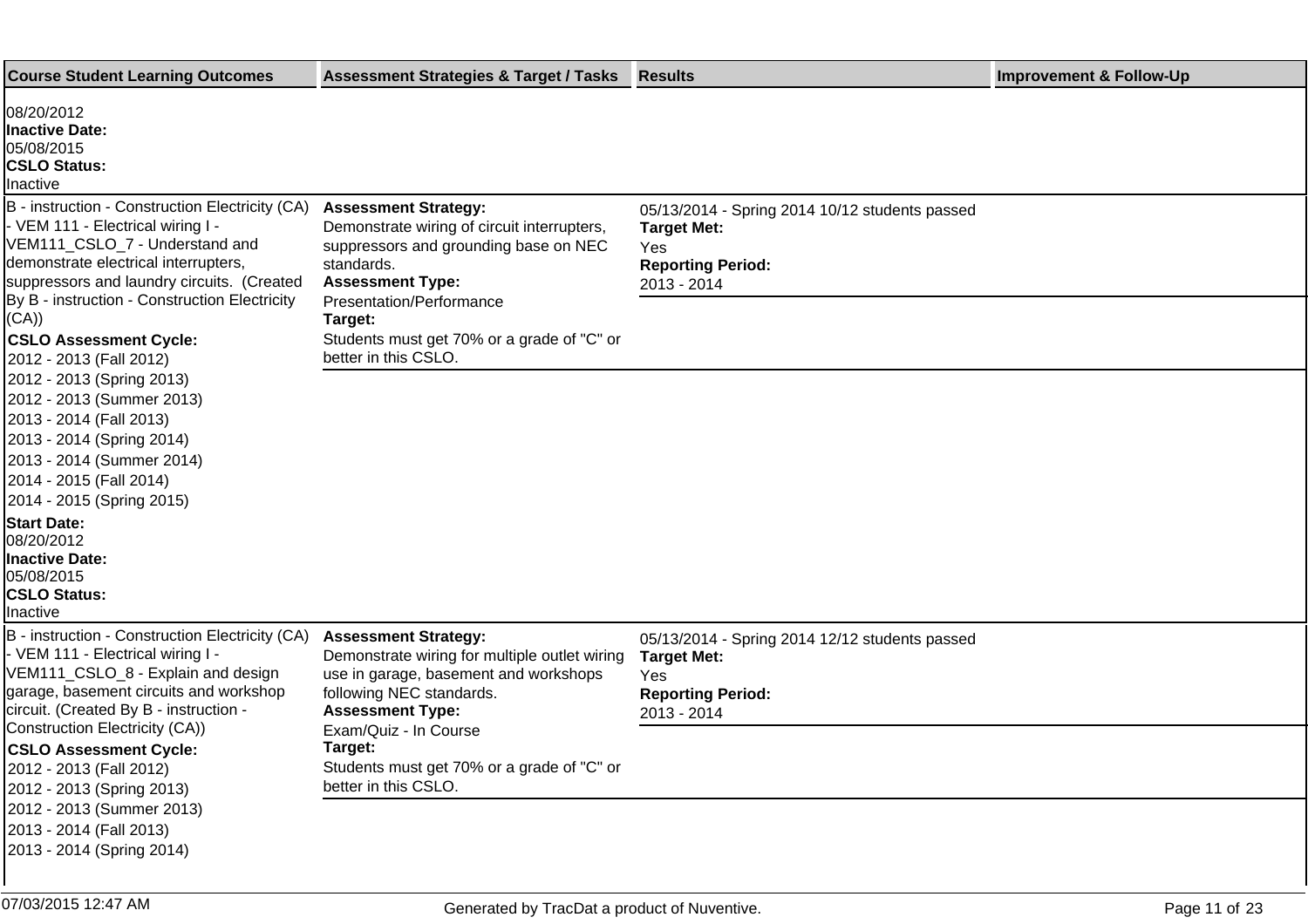| <b>Course Student Learning Outcomes</b>                                                                                                                                                                                                                                            | <b>Assessment Strategies &amp; Target / Tasks</b>                                                                                                                           | <b>Results</b>                                                                                                         | <b>Improvement &amp; Follow-Up</b> |
|------------------------------------------------------------------------------------------------------------------------------------------------------------------------------------------------------------------------------------------------------------------------------------|-----------------------------------------------------------------------------------------------------------------------------------------------------------------------------|------------------------------------------------------------------------------------------------------------------------|------------------------------------|
| 2013 - 2014 (Summer 2014)<br>2014 - 2015 (Fall 2014)<br>2014 - 2015 (Spring 2015)<br><b>Start Date:</b><br>08/20/2012<br><b>Inactive Date:</b><br>05/08/2015<br><b>CSLO Status:</b><br>Inactive                                                                                    |                                                                                                                                                                             |                                                                                                                        |                                    |
| B - instruction - Construction Electricity (CA)<br>- VEM 111 - Electrical wiring I -<br>VEM111_CSLO_9 - Demonstrate water<br>pump and water heater circuit. (Created By<br>B - instruction - Construction Electricity (CA))                                                        | <b>Assessment Strategy:</b><br>Demonstrate wiring for pumps and heaters<br>following the correct ampacity of conductors<br>and circuit protection base on NEC<br>standards. | 05/13/2014 - Spring 2014 10/12 students passed<br><b>Target Met:</b><br>Yes<br><b>Reporting Period:</b><br>2013 - 2014 |                                    |
| <b>CSLO Assessment Cycle:</b><br>2012 - 2013 (Fall 2012)<br>2012 - 2013 (Spring 2013)<br>2012 - 2013 (Summer 2013)<br>2013 - 2014 (Fall 2013)                                                                                                                                      | <b>Assessment Type:</b><br>Presentation/Performance<br>Target:<br>Students must get 70% or a grade of "C" or<br>better in this CSLO.                                        |                                                                                                                        |                                    |
| 2013 - 2014 (Spring 2014)<br>2013 - 2014 (Summer 2014)<br>2014 - 2015 (Fall 2014)<br>2014 - 2015 (Spring 2015)                                                                                                                                                                     |                                                                                                                                                                             |                                                                                                                        |                                    |
| <b>Start Date:</b><br>08/20/2012<br><b>Inactive Date:</b><br>05/08/2015<br><b>CSLO Status:</b><br>Inactive                                                                                                                                                                         |                                                                                                                                                                             |                                                                                                                        |                                    |
| B - instruction - Construction Electricity (CA)<br>- VEM 111 - Electrical wiring I -<br>VEM111_CSLO_10 - Identify and explain<br>stove, oven, food disposer and dishwasher<br>circuit installation. (Created By B - instruction Assessment Type:<br>Construction Electricity (CA)) | <b>Assessment Strategy:</b><br>Identify circuit requirements for wires and<br>protection devices use in major kitchen<br>appliances.                                        | 05/13/2014 - Spring 2014 12/12 students passed<br><b>Target Met:</b><br>Yes<br><b>Reporting Period:</b><br>2013 - 2014 |                                    |
| <b>CSLO Assessment Cycle:</b><br>2012 - 2013 (Fall 2012)<br>2012 - 2013 (Spring 2013)<br>2012 - 2013 (Summer 2013)                                                                                                                                                                 | Exam/Quiz - In Course<br>Target:<br>Students must get 70% or a grade of "C" or<br>better in this CSLO.                                                                      |                                                                                                                        |                                    |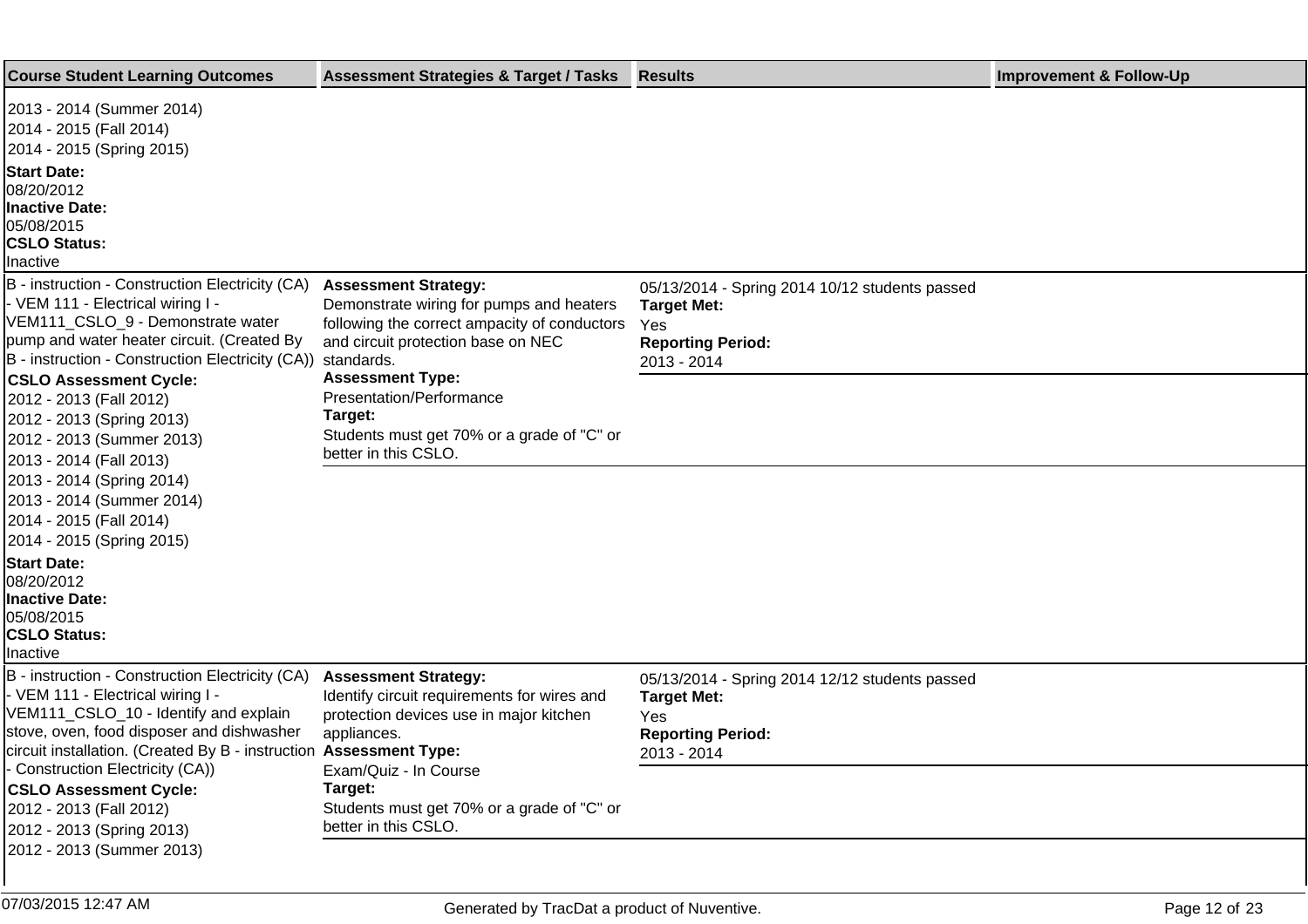| <b>Course Student Learning Outcomes</b>                                                                                                                                                                                                                                                                                                                                                   | <b>Assessment Strategies &amp; Target / Tasks</b>                                                                                                                  | <b>Results</b>                                                                                                         | <b>Improvement &amp; Follow-Up</b> |
|-------------------------------------------------------------------------------------------------------------------------------------------------------------------------------------------------------------------------------------------------------------------------------------------------------------------------------------------------------------------------------------------|--------------------------------------------------------------------------------------------------------------------------------------------------------------------|------------------------------------------------------------------------------------------------------------------------|------------------------------------|
| 2013 - 2014 (Fall 2013)<br>2013 - 2014 (Spring 2014)<br>2013 - 2014 (Summer 2014)<br>2014 - 2015 (Fall 2014)<br>2014 - 2015 (Spring 2015)                                                                                                                                                                                                                                                 |                                                                                                                                                                    |                                                                                                                        |                                    |
| <b>Start Date:</b><br>08/20/2012<br><b>Inactive Date:</b><br>05/08/2015<br><b>CSLO Status:</b><br>Inactive                                                                                                                                                                                                                                                                                |                                                                                                                                                                    |                                                                                                                        |                                    |
| B - instruction - Construction Electricity (CA)<br>- VEM 111 - Electrical wiring I -<br>VEM111 CSLO 11 - Understand and<br>demonstrate vent fan, electric heating and<br>air conditioning circuits. (Created By B -                                                                                                                                                                       | <b>Assessment Strategy:</b><br>Demonstrate wiring of heating and cooling<br>circuits base on NEC standards.<br><b>Assessment Type:</b><br>Presentation/Performance | 05/13/2014 - Spring 2014 12/12 students passed<br><b>Target Met:</b><br>Yes<br><b>Reporting Period:</b><br>2013 - 2014 |                                    |
| Instruction - Construction Electricity (CA))<br><b>CSLO Assessment Cycle:</b><br>2012 - 2013 (Fall 2012)                                                                                                                                                                                                                                                                                  | Target:<br>Students must get 70% or a grade of "C" or<br>better in this CSLO.                                                                                      |                                                                                                                        |                                    |
| 2012 - 2013 (Spring 2013)<br>2012 - 2013 (Summer 2013)<br>2013 - 2014 (Fall 2013)<br>2013 - 2014 (Spring 2014)<br>2013 - 2014 (Summer 2014)<br>2014 - 2015 (Fall 2014)<br>2014 - 2015 (Spring 2015)<br><b>Start Date:</b><br>08/20/2012<br><b>Inactive Date:</b><br>05/08/2015<br><b>CSLO Status:</b><br>Inactive<br>B - instruction - Construction Electricity (CA) Assessment Strategy: |                                                                                                                                                                    |                                                                                                                        |                                    |
| - VEM 111 - Electrical wiring I -<br>VEM111_CSLO_12 - Recognize and<br>demonstrate heat and smoke detector circuit Assessment Type:<br>(Created By B - instruction - Construction<br>Electricity (CA))                                                                                                                                                                                    | Demonstrate wiring for heat and smoke<br>detector circuit.<br>Presentation/Performance<br>Target:                                                                  | 05/13/2014 - Spring 2014 12/12 students passed<br><b>Target Met:</b><br>Yes<br><b>Reporting Period:</b><br>2013 - 2014 |                                    |
| <b>CSLO Assessment Cycle:</b><br>2012 - 2013 (Fall 2012)                                                                                                                                                                                                                                                                                                                                  | Students must get 70% or a grade of "C" or<br>better in this CSLO.                                                                                                 |                                                                                                                        |                                    |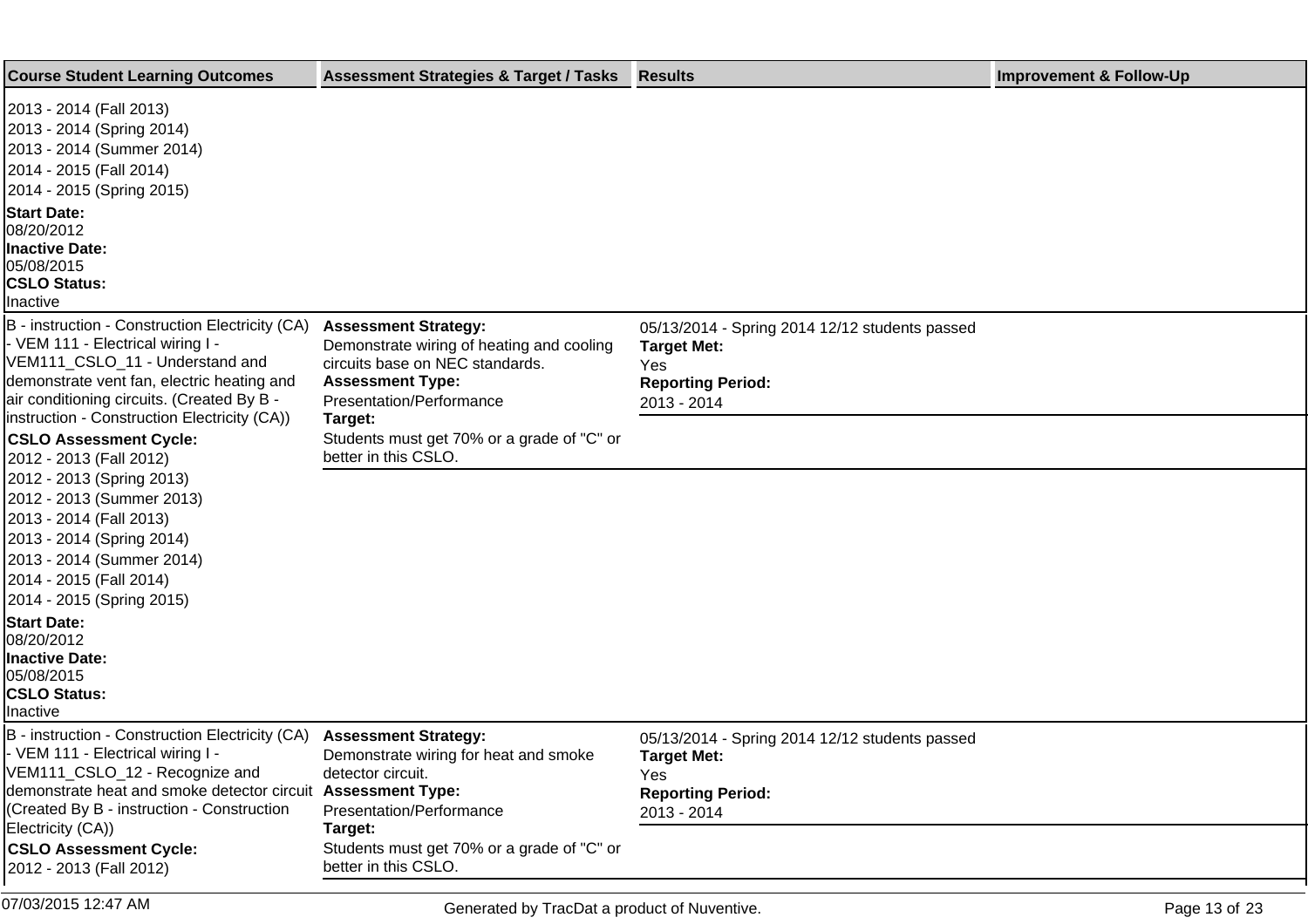| <b>Course Student Learning Outcomes</b>                                                                                                                                                                                                                                             | <b>Assessment Strategies &amp; Target / Tasks</b>                                                                                                                                                                                                                                                                              | <b>Results</b>                                                                                                                                                                                                              | <b>Improvement &amp; Follow-Up</b> |
|-------------------------------------------------------------------------------------------------------------------------------------------------------------------------------------------------------------------------------------------------------------------------------------|--------------------------------------------------------------------------------------------------------------------------------------------------------------------------------------------------------------------------------------------------------------------------------------------------------------------------------|-----------------------------------------------------------------------------------------------------------------------------------------------------------------------------------------------------------------------------|------------------------------------|
| 2012 - 2013 (Spring 2013)<br>2012 - 2013 (Summer 2013)<br>2013 - 2014 (Fall 2013)<br>2013 - 2014 (Spring 2014)<br>2013 - 2014 (Summer 2014)<br>2014 - 2015 (Fall 2014)<br>2014 - 2015 (Spring 2015)                                                                                 |                                                                                                                                                                                                                                                                                                                                |                                                                                                                                                                                                                             |                                    |
| <b>Start Date:</b><br>08/20/2012<br><b>Inactive Date:</b><br>05/08/2015<br><b>CSLO Status:</b><br>Inactive                                                                                                                                                                          |                                                                                                                                                                                                                                                                                                                                |                                                                                                                                                                                                                             |                                    |
| B - instruction - Pre-requisite courses - CA<br>095 - Basic Computer Applications -<br>CA095_CSLO_1 - Explain basic functions<br>and operations of the computer. (Created<br>By B - instruction - Pre-requisite courses)<br><b>Start Date:</b><br>08/05/2013<br><b>CSLO Status:</b> | <b>Assessment Strategy:</b><br>Exams/Quizzes include True/False, Multiple<br>Choice, Fill in the Blank, Questions, and<br>Individual Projects designed for students to<br>be able to explain basic functions and<br>operations of the computer like Computer<br>Ergonomics, hardware/software, Windows,<br>Internet and Email. | 07/17/2014 - SM14 22/25 or 88% passed.<br><b>Target Met:</b><br>Yes<br><b>Reporting Period:</b><br>2013 - 2014<br><b>Related Documents:</b><br>CA 095-P1 SM2014 CLA<br>Silbanuz.doc                                         |                                    |
| Active                                                                                                                                                                                                                                                                              | Target:<br>70%                                                                                                                                                                                                                                                                                                                 | 05/14/2014 - S2014 51/63 or 81% passed.<br><b>Target Met:</b><br>Yes<br><b>Reporting Period:</b><br>2013 - 2014<br><b>Related Documents:</b><br>CA 095-P123 S2014 CLA<br>Silbanuz.doc                                       |                                    |
|                                                                                                                                                                                                                                                                                     |                                                                                                                                                                                                                                                                                                                                | 12/19/2013 - F2013 100/124 or 81% passed<br><b>Target Met:</b><br>Yes<br><b>Reporting Period:</b><br>2013 - 2014<br><b>Related Documents:</b><br>CA 095-P1235 Fall 2013 CLA<br>Silbanuz.doc<br>CA095 F13 CLA Mary Nolan.doc |                                    |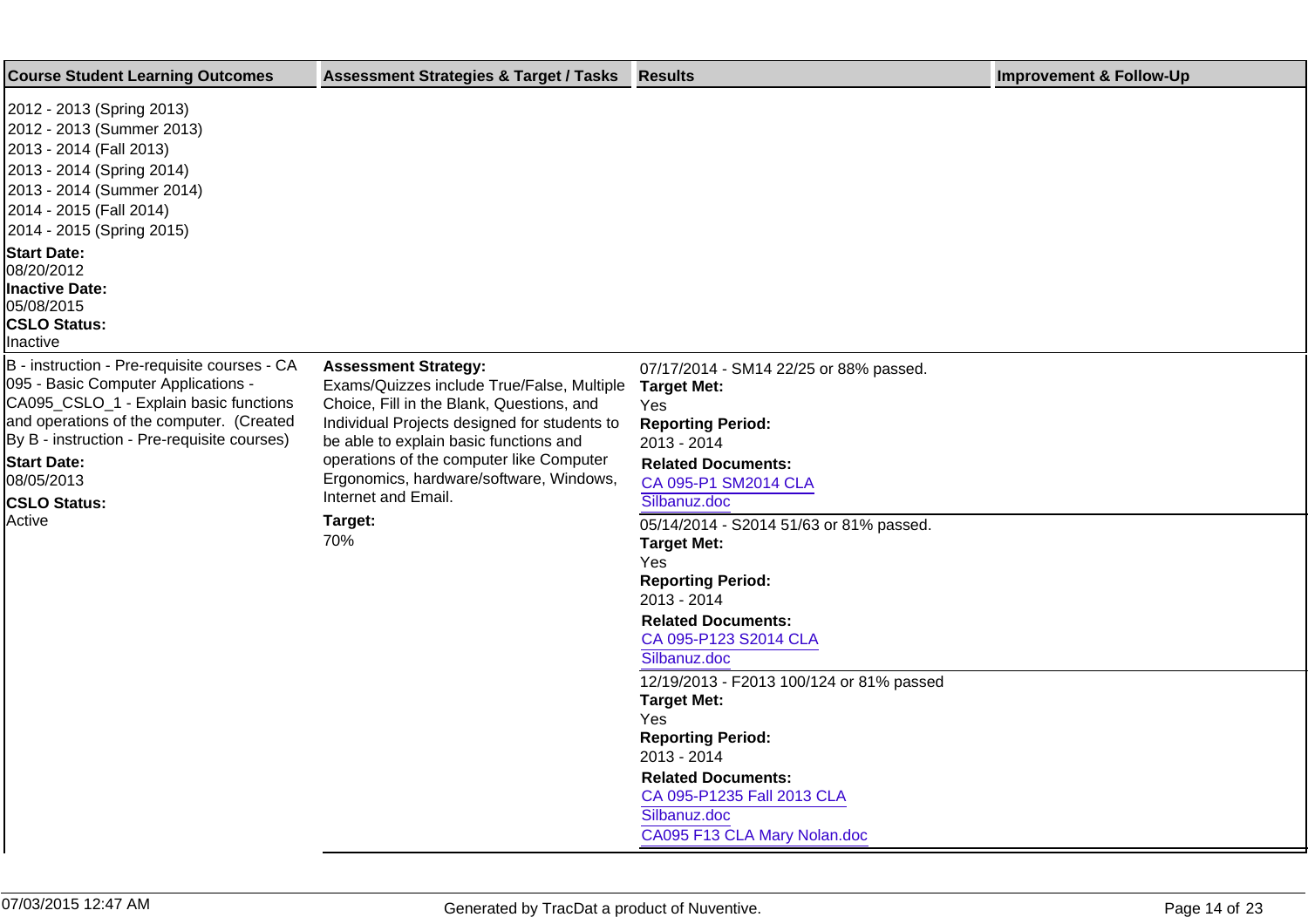| <b>Course Student Learning Outcomes</b>                                                                                                                                                                                                                  | <b>Assessment Strategies &amp; Target / Tasks</b>                                                                                  | <b>Results</b>                                                                                                                                                                      | <b>Improvement &amp; Follow-Up</b> |
|----------------------------------------------------------------------------------------------------------------------------------------------------------------------------------------------------------------------------------------------------------|------------------------------------------------------------------------------------------------------------------------------------|-------------------------------------------------------------------------------------------------------------------------------------------------------------------------------------|------------------------------------|
|                                                                                                                                                                                                                                                          |                                                                                                                                    |                                                                                                                                                                                     |                                    |
| B - instruction - Pre-requisite courses - CA<br>095 - Basic Computer Applications -<br>CA095_CSLO_2 - Demonstrate fundamental<br>skills in Word Processing. (Created By B -<br>linstruction - Pre-requisite courses)<br><b>Start Date:</b><br>08/05/2013 | <b>Assessment Strategy:</b><br>Construct professional looking documents<br>by using basic features in MS Word<br>Target:<br>70%    | 07/17/2014 - SM14 23/25 or 92% passed.<br><b>Target Met:</b><br>Yes<br><b>Reporting Period:</b><br>2013 - 2014<br><b>Related Documents:</b><br>CA 095-P1 SM2014 CLA<br>Silbanuz.doc |                                    |
|                                                                                                                                                                                                                                                          |                                                                                                                                    | 05/14/2014 - S2014 53/63 or 84% passed.<br><b>Target Met:</b><br>Yes<br><b>Reporting Period:</b><br>2013 - 2014                                                                     |                                    |
|                                                                                                                                                                                                                                                          |                                                                                                                                    | <b>Related Documents:</b><br>CA 095-P123 S2014 CLA<br>Silbanuz.doc                                                                                                                  |                                    |
|                                                                                                                                                                                                                                                          |                                                                                                                                    | 12/19/2013 - F2013 89/124 or 72% passed.<br><b>Target Met:</b><br>Yes<br><b>Reporting Period:</b>                                                                                   |                                    |
|                                                                                                                                                                                                                                                          |                                                                                                                                    | 2013 - 2014<br><b>Related Documents:</b><br>CA 095-P1235 Fall 2013 CLA<br>Silbanuz.doc<br>CA095 F13 CLA Mary Nolan.doc                                                              |                                    |
|                                                                                                                                                                                                                                                          |                                                                                                                                    |                                                                                                                                                                                     |                                    |
| B - instruction - Pre-requisite courses - CA<br>095 - Basic Computer Applications -<br>CA095_CSLO_3 - Demonstrate fundamental<br>skills in Spreadsheet. (Created By B -<br>instruction - Pre-requisite courses)<br><b>Start Date:</b><br>08/05/2013      | <b>Assessment Strategy:</b><br>Construct professional looking spreadsheet<br>by using basic features in MS Excel<br>Target:<br>70% | 07/17/2014 - SM14 18/25 or 72% passed.<br><b>Target Met:</b><br>Yes<br><b>Reporting Period:</b><br>2013 - 2014<br><b>Related Documents:</b><br>CA 095-P1 SM2014 CLA<br>Silbanuz.doc |                                    |
|                                                                                                                                                                                                                                                          |                                                                                                                                    | 05/14/2014 - S2014 36/63 or 57% passed.<br><b>Target Met:</b><br>Yes<br><b>Reporting Period:</b>                                                                                    |                                    |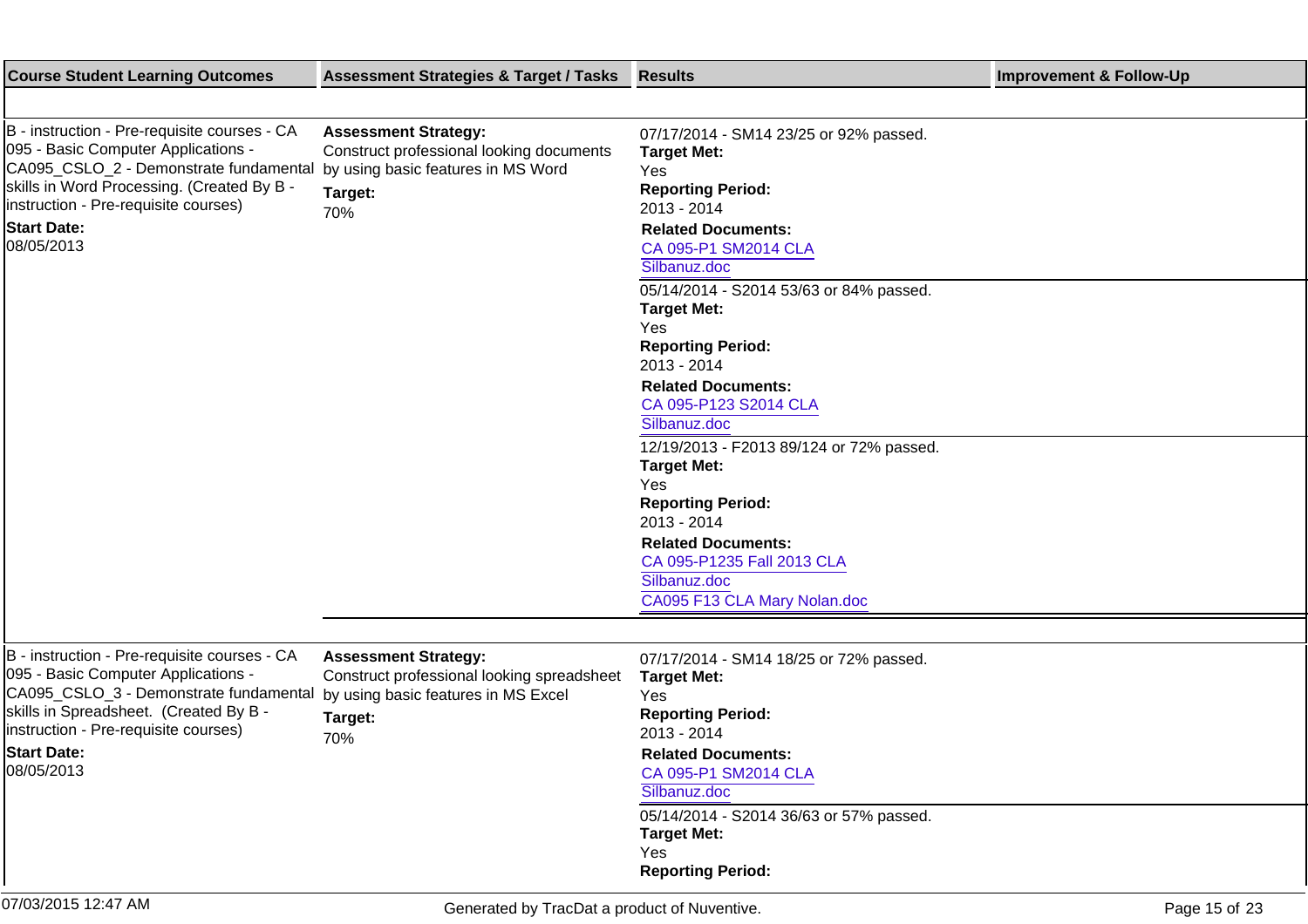| <b>Course Student Learning Outcomes</b>                                                                                                                                                                                                                                | <b>Assessment Strategies &amp; Target / Tasks</b>                                                                                                   | <b>Results</b>                                                                                                                                                                                                                                                                                                                                                                                                                                                                                                                                                           | <b>Improvement &amp; Follow-Up</b> |
|------------------------------------------------------------------------------------------------------------------------------------------------------------------------------------------------------------------------------------------------------------------------|-----------------------------------------------------------------------------------------------------------------------------------------------------|--------------------------------------------------------------------------------------------------------------------------------------------------------------------------------------------------------------------------------------------------------------------------------------------------------------------------------------------------------------------------------------------------------------------------------------------------------------------------------------------------------------------------------------------------------------------------|------------------------------------|
|                                                                                                                                                                                                                                                                        |                                                                                                                                                     | 2013 - 2014<br><b>Related Documents:</b><br>CA 095-P123 S2014 CLA<br>Silbanuz.doc<br>12/19/2013 - F2013 79/124 or 64% passed                                                                                                                                                                                                                                                                                                                                                                                                                                             |                                    |
|                                                                                                                                                                                                                                                                        |                                                                                                                                                     | <b>Target Met:</b><br><b>No</b><br><b>Reporting Period:</b><br>2013 - 2014<br><b>Related Documents:</b><br>CA 095-P1235 Fall 2013 CLA<br>Silbanuz.doc<br>CA095 F13 CLA Mary Nolan.doc                                                                                                                                                                                                                                                                                                                                                                                    |                                    |
|                                                                                                                                                                                                                                                                        |                                                                                                                                                     |                                                                                                                                                                                                                                                                                                                                                                                                                                                                                                                                                                          |                                    |
| B - instruction - Pre-requisite courses - CA<br>095 - Basic Computer Applications -<br>CA095_CSLO_4 - Demonstrate fundamental<br>skills in Presentation and Multimedia.<br>(Created By B - instruction - Pre-requisite<br>courses)<br><b>Start Date:</b><br>08/05/2013 | <b>Assessment Strategy:</b><br>Create and deliver professional looking slide<br>shows by using basic features in MS<br>PowerPoint<br>Target:<br>70% | 07/17/2014 - SM14 88% or 22 passed.<br><b>Target Met:</b><br>Yes<br><b>Reporting Period:</b><br>2013 - 2014<br><b>Related Documents:</b><br>CA 095-P1 SM2014 CLA<br>Silbanuz.doc<br>06/04/2014 - S2014 44/63 or 70% passed.<br><b>Target Met:</b><br>Yes<br><b>Reporting Period:</b><br>2013 - 2014<br><b>Related Documents:</b><br>CA 095-P123 S2014 CLA<br>Silbanuz.doc<br>12/19/2013 - F2013 91/124 or 73% passed.<br><b>Target Met:</b><br>Yes<br><b>Reporting Period:</b><br>2013 - 2014<br><b>Related Documents:</b><br>CA 095-P1235 Fall 2013 CLA<br>Silbanuz.doc |                                    |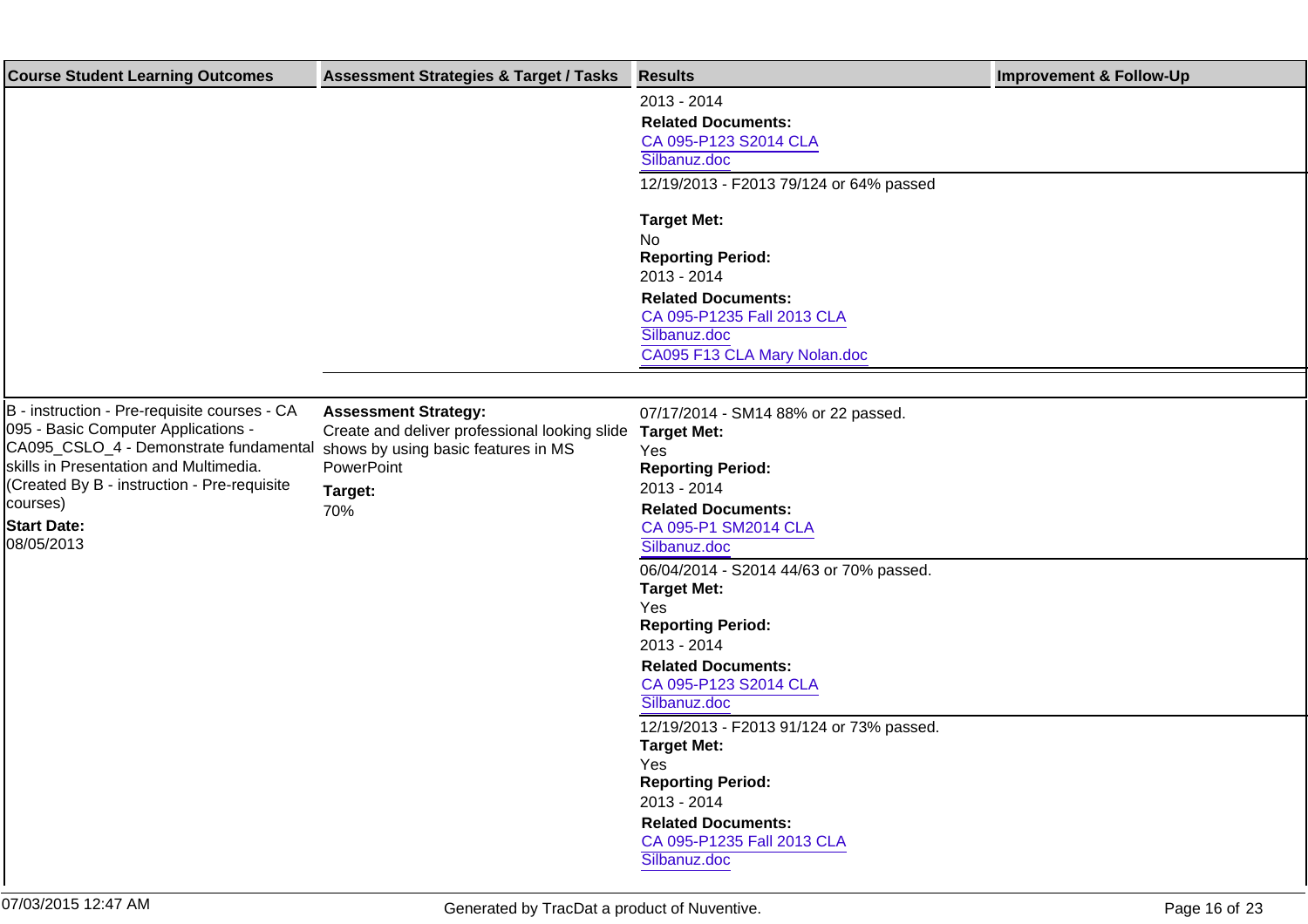| <b>Course Student Learning Outcomes</b>                                                                                                                                                                                                                                                                                                                                                                     | <b>Assessment Strategies &amp; Target / Tasks</b>                                                                                                                                                                                                                                                                                                                       | <b>Results</b>                                                                                                                                                                                                                                                                                                          | <b>Improvement &amp; Follow-Up</b>                                                                          |
|-------------------------------------------------------------------------------------------------------------------------------------------------------------------------------------------------------------------------------------------------------------------------------------------------------------------------------------------------------------------------------------------------------------|-------------------------------------------------------------------------------------------------------------------------------------------------------------------------------------------------------------------------------------------------------------------------------------------------------------------------------------------------------------------------|-------------------------------------------------------------------------------------------------------------------------------------------------------------------------------------------------------------------------------------------------------------------------------------------------------------------------|-------------------------------------------------------------------------------------------------------------|
|                                                                                                                                                                                                                                                                                                                                                                                                             |                                                                                                                                                                                                                                                                                                                                                                         | CA095 F13 CLA Mary Nolan.doc                                                                                                                                                                                                                                                                                            |                                                                                                             |
|                                                                                                                                                                                                                                                                                                                                                                                                             |                                                                                                                                                                                                                                                                                                                                                                         |                                                                                                                                                                                                                                                                                                                         |                                                                                                             |
| B - instruction - Refrigeration and Air<br>Condition (CA) - VEM 105 - Basic Electricity<br>for AC - VEM105_CSLO_1 - Discuss<br>fundamentals of electricity. (Created By B -<br>Instruction - Refrigeration and Air Condition<br>(CA))<br><b>CSLO Assessment Cycle:</b><br>2014 - 2015 (Fall 2014)<br><b>Start Date:</b><br>08/19/2014<br><b>Inactive Date:</b><br>05/20/2015                                | <b>Assessment Strategy:</b><br>Given the schematic diagram, light bulbs,<br>switches and wires the student will connect<br>the series, parallel and series-parallel circuit. No<br><b>Assessment Type:</b><br>Presentation/Performance<br>Target:<br>70% of all the students registered in this<br>course must get a grade of "C" or better                             | 05/15/2014 - 3 out 9 students or 33% got a grade<br>of "C" or better in this CSLO<br><b>Target Met:</b><br><b>Reporting Period:</b><br>2013 - 2014<br>03/17/2014 - 10 out of 13 or 77% of students got<br>"C" or higher in this CSLO<br><b>Target Met:</b><br>Yes<br><b>Reporting Period:</b><br>2013 - 2014            | 05/15/2014 - Need longer hands-on<br>exposure, tools and instrument to<br>teach this CSLO1.                 |
| <b>CSLO Status:</b><br>Active                                                                                                                                                                                                                                                                                                                                                                               |                                                                                                                                                                                                                                                                                                                                                                         |                                                                                                                                                                                                                                                                                                                         |                                                                                                             |
| B - instruction - Refrigeration and Air<br>Condition (CA) - VEM 105 - Basic Electricity<br>for AC - VEM105_CSLO_2 - Manipulate<br>electrical measuring instruments. (Created<br>By B - instruction - Refrigeration and Air<br>Condition (CA))<br><b>CSLO Assessment Cycle:</b><br>2014 - 2015 (Fall 2014)<br><b>Start Date:</b><br>08/19/2014<br><b>Inactive Date:</b><br>05/20/2015<br><b>CSLO Status:</b> | <b>Assessment Strategy:</b><br>Given a multi-meter, clamp-on meter, tools<br>and supplies, the students will measure the<br>different magnitudes of electricity such as<br>voltage, resistance and current.<br><b>Assessment Type:</b><br>Presentation/Performance<br>Target:<br>70% of all the students registered in this<br>course must get a grade of "C" or better | 05/15/2014 - 7 out of 9 students or 78% got a<br>grade of "C" or better in this CSLO2<br><b>Target Met:</b><br>Yes<br><b>Reporting Period:</b><br>2013 - 2014<br>03/17/2014 - 10 out of 13 or 77% of students got<br>"C" or higher in this CSLO<br><b>Target Met:</b><br>Yes<br><b>Reporting Period:</b><br>2013 - 2014 | 05/15/2014 - Need more tools and<br>instruments to improve the skills of<br>the students in this CSLO2      |
| Active                                                                                                                                                                                                                                                                                                                                                                                                      |                                                                                                                                                                                                                                                                                                                                                                         |                                                                                                                                                                                                                                                                                                                         |                                                                                                             |
| B - instruction - Refrigeration and Air<br>Condition (CA) - VEM 105 - Basic Electricity<br>for AC - VEM105_CSLO_3 - Determine the<br>electrical components of domestic<br>refrigeration system. (Created By B -<br>linstruction - Refrigeration and Air Condition<br>(CA))                                                                                                                                  | <b>Assessment Strategy:</b><br>Given a different types of compressor and<br>fan motors, the student will give the names<br>of each motors.<br><b>Assessment Type:</b><br>Exam/Quiz - In Course<br>Target:                                                                                                                                                               | 05/15/2014 - 6 out 9 students or 67% got a grade<br>of "C" or better in this CSLO3<br><b>Target Met:</b><br>No<br><b>Reporting Period:</b><br>2013 - 2014                                                                                                                                                               | 05/15/2014 - Requires longer period<br>of studying to improve the<br>knowledge acquired by the<br>students. |
| <b>CSLO Assessment Cycle:</b><br>2014 - 2015 (Fall 2014)                                                                                                                                                                                                                                                                                                                                                    | 70% of all the students registered in this<br>course must get a grade of "C" or better                                                                                                                                                                                                                                                                                  |                                                                                                                                                                                                                                                                                                                         |                                                                                                             |
| <b>Start Date:</b>                                                                                                                                                                                                                                                                                                                                                                                          |                                                                                                                                                                                                                                                                                                                                                                         |                                                                                                                                                                                                                                                                                                                         |                                                                                                             |
| 07/03/2015 12:47 AM                                                                                                                                                                                                                                                                                                                                                                                         | Generated by TracDat a product of Nuventive.                                                                                                                                                                                                                                                                                                                            |                                                                                                                                                                                                                                                                                                                         | Page 17 of 23                                                                                               |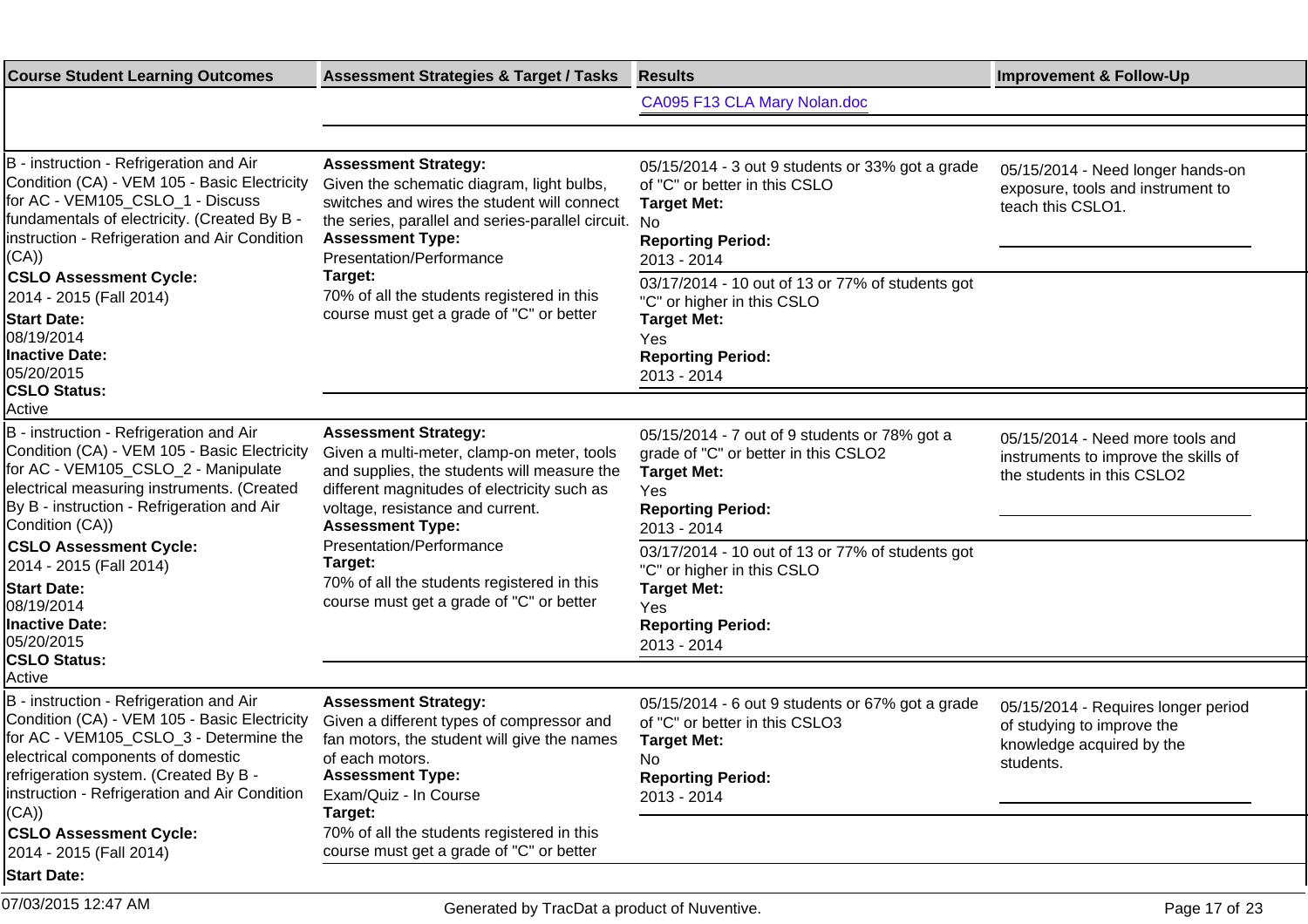| <b>Course Student Learning Outcomes</b>                                                                                                                                                                                                                                             | <b>Assessment Strategies &amp; Target / Tasks</b>                                                                                                                                                                                         | <b>Results</b>                                                                                                                                                   | <b>Improvement &amp; Follow-Up</b>                                                                     |
|-------------------------------------------------------------------------------------------------------------------------------------------------------------------------------------------------------------------------------------------------------------------------------------|-------------------------------------------------------------------------------------------------------------------------------------------------------------------------------------------------------------------------------------------|------------------------------------------------------------------------------------------------------------------------------------------------------------------|--------------------------------------------------------------------------------------------------------|
| 08/19/2014<br><b>Inactive Date:</b><br>05/20/2015<br><b>CSLO Status:</b><br>Active                                                                                                                                                                                                  | <b>Assessment Strategy:</b><br>Given a thermostat, defrost heater, timer,<br>motor, capacitor and ammeter, the student<br>will perform the steps in testing electrical<br>parts.<br><b>Assessment Type:</b><br>Presentation/Performance   | 03/19/2014 - 10 out of 13 or 77% of students got<br>"C" or higher in this CSLO<br><b>Target Met:</b><br>Yes<br><b>Reporting Period:</b><br>2013 - 2014           |                                                                                                        |
|                                                                                                                                                                                                                                                                                     | Target:<br>70% of all the students registered in this<br>course must get a grade of "C" or better                                                                                                                                         |                                                                                                                                                                  |                                                                                                        |
|                                                                                                                                                                                                                                                                                     |                                                                                                                                                                                                                                           |                                                                                                                                                                  |                                                                                                        |
| B - instruction - Refrigeration and Air<br>Condition (CA) - VEM 105 - Basic Electricity<br>for AC - VEM105_CSLO_4 - Analyze<br>electrical diagram of domestic refrigeration<br>and air conditioning unit. (Created By B -<br>Instruction - Refrigeration and Air Condition<br>(CA)) | <b>Assessment Strategy:</b><br>The student will draw the wiring diagrams of<br>refrigeration and air conditioning units and<br>interpret them in the form of a descriptive<br>statement.<br><b>Assessment Type:</b><br>Written Assignment | 03/19/2014 - 9 out of 13 or 69% of students got a<br>grade of "C" or higher in this CSLO<br><b>Target Met:</b><br>No.<br><b>Reporting Period:</b><br>2013 - 2014 |                                                                                                        |
| <b>CSLO Assessment Cycle:</b><br>2014 - 2015 (Fall 2014)<br><b>Start Date:</b>                                                                                                                                                                                                      | Target:<br>70% of all the students registered in this<br>course must get a grade of "C" or better                                                                                                                                         |                                                                                                                                                                  |                                                                                                        |
| 08/19/2014<br><b>Inactive Date:</b><br>05/20/2015<br><b>CSLO Status:</b><br>Active                                                                                                                                                                                                  | <b>Assessment Strategy:</b><br>Given a refrigerator, window type room air<br>conditioner, wiring diagrams, hand tools and<br>ammeter, the student will reconnect the<br>wiring as specified in the diagrams.<br><b>Assessment Type:</b>   | 05/15/2014 - 7 out of 9 students or 78% got a<br>grade of "C" or better in this CSLO4<br><b>Target Met:</b><br>Yes<br><b>Reporting Period:</b><br>2013 - 2014    | 05/15/2014 - Need more tools and<br>instrument to improve the skills of<br>the students in this CSLO4. |
|                                                                                                                                                                                                                                                                                     | Presentation/Performance<br>Target:<br>70% of all the students registered in this<br>course must get a grade of "C" or better                                                                                                             |                                                                                                                                                                  |                                                                                                        |
|                                                                                                                                                                                                                                                                                     |                                                                                                                                                                                                                                           |                                                                                                                                                                  |                                                                                                        |
| B - instruction - Refrigeration and Air<br>Condition (CA) - VEM 105 - Basic Electricity<br>for AC - VEM105_CSLO_5 - Troubleshoot<br>electrical defects of domestic refrigeration<br>and air conditioning system. (Created By B -<br>Instruction - Refrigeration and Air Condition   | <b>Assessment Strategy:</b><br>Given a defective refrigerator, room air<br>conditioner and ammeter, the students will<br>determine the troubles and counter<br>measures using the trouble shooting guide.<br><b>Assessment Type:</b>      | 05/15/2014 - 7 out of 9 students or 78% got a<br>grade of "C" or better in this CSLO5<br><b>Target Met:</b><br>Yes<br><b>Reporting Period:</b><br>2013 - 2014    |                                                                                                        |
| (CA))                                                                                                                                                                                                                                                                               | Presentation/Performance<br>Target:<br>70% of all the students registered in this                                                                                                                                                         | 03/19/2014 - 9 out of 13 or 69% of students got a<br>grade of "C" or higher in this CSLO                                                                         |                                                                                                        |
| 07/03/2015 12:47 AM                                                                                                                                                                                                                                                                 | Generated by TracDat a product of Nuventive.                                                                                                                                                                                              |                                                                                                                                                                  | Page 18 of 23                                                                                          |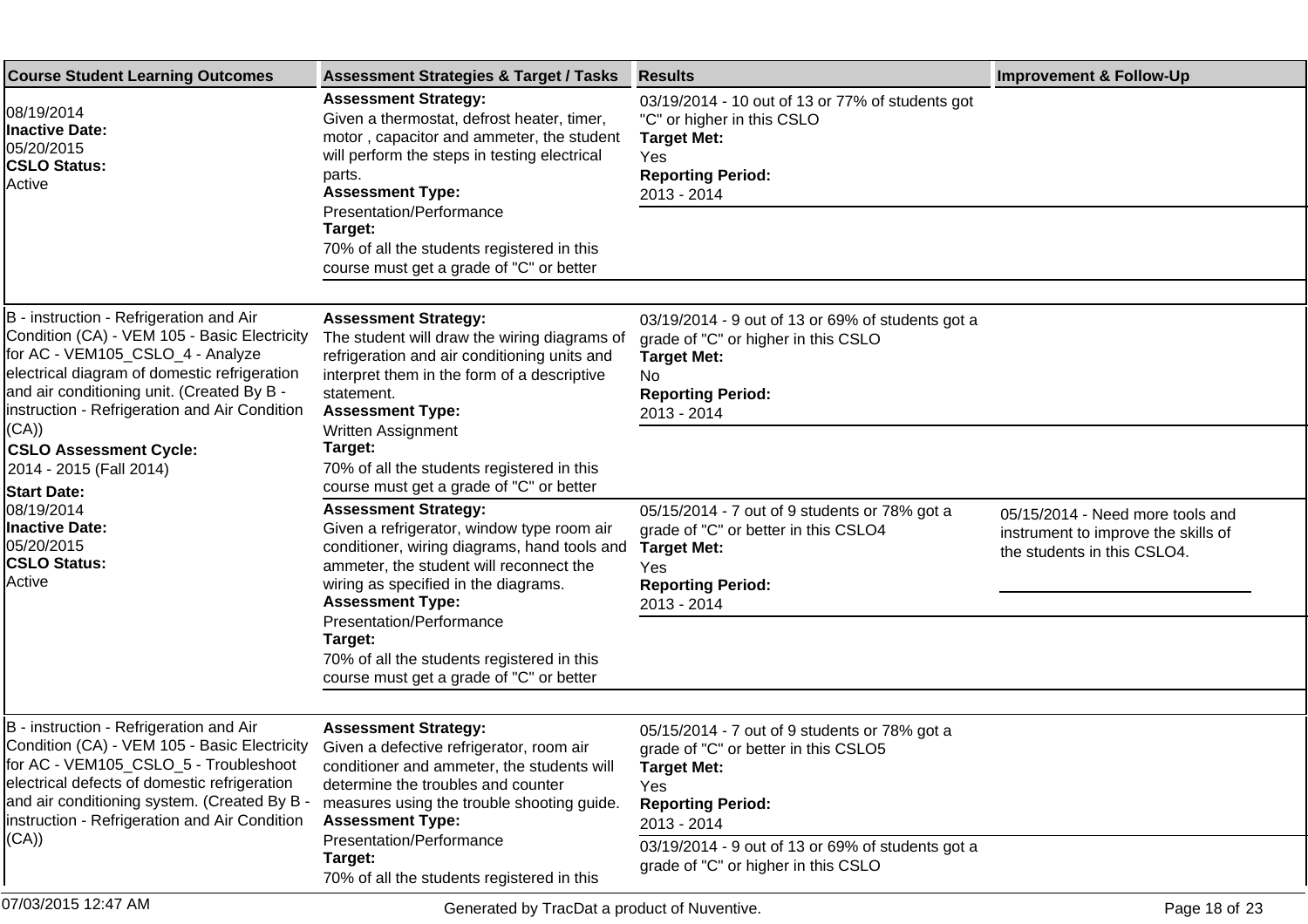| <b>Course Student Learning Outcomes</b>                                                                                                                                                                                                                                       | <b>Assessment Strategies &amp; Target / Tasks</b>                                                                                                                                                                                           | <b>Results</b>                                                                                                                                                   | <b>Improvement &amp; Follow-Up</b>                                                                     |
|-------------------------------------------------------------------------------------------------------------------------------------------------------------------------------------------------------------------------------------------------------------------------------|---------------------------------------------------------------------------------------------------------------------------------------------------------------------------------------------------------------------------------------------|------------------------------------------------------------------------------------------------------------------------------------------------------------------|--------------------------------------------------------------------------------------------------------|
| <b>CSLO Assessment Cycle:</b><br>2014 - 2015 (Fall 2014)<br><b>Start Date:</b><br>08/19/2014                                                                                                                                                                                  | course must get a grade of "C" or better                                                                                                                                                                                                    | <b>Target Met:</b><br>No<br><b>Reporting Period:</b><br>2013 - 2014                                                                                              |                                                                                                        |
| <b>Inactive Date:</b><br>05/20/2015<br><b>CSLO Status:</b><br>Active                                                                                                                                                                                                          |                                                                                                                                                                                                                                             |                                                                                                                                                                  |                                                                                                        |
| B - instruction - Refrigeration and Air<br>Condition (CA) - VEM 105 - Basic Electricity<br>for AC - VEM105_CSLO_6 - Repair<br>electrical defects of a domestic refrigeration<br>and air conditioning system. (Created By B -<br>Instruction - Refrigeration and Air Condition | <b>Assessment Strategy:</b><br>Given a defective domestic refrigeration<br>system, tools and ammeter, the student will<br>test and replace defective electrical<br>components.<br><b>Assessment Type:</b>                                   | 05/15/2014 - 7 out of 9 students or 78% got a<br>grade of "C" or better in this CSLO6<br><b>Target Met:</b><br>Yes<br><b>Reporting Period:</b><br>2013 - 2014    | 05/15/2014 - Need a longer time of<br>laboratory experienced to improve<br>the skills of the students. |
| (CA))<br><b>CSLO Assessment Cycle:</b><br>2014 - 2015 (Fall 2014)<br><b>Start Date:</b><br>08/19/2014<br><b>Inactive Date:</b><br>05/20/2015                                                                                                                                  | Presentation/Performance<br>Target:<br>70% of all the students registered in this<br>course must get a grade of "C" or better                                                                                                               | 03/19/2014 - 9 out of 13 or 69% of students got a<br>grade of "C" or higher in this CSLO<br><b>Target Met:</b><br>No.<br><b>Reporting Period:</b><br>2013 - 2014 |                                                                                                        |
| <b>CSLO Status:</b><br>Active                                                                                                                                                                                                                                                 |                                                                                                                                                                                                                                             |                                                                                                                                                                  |                                                                                                        |
| B - instruction - Refrigeration and Air<br>Condition (CA) - VEM 113 - Refrigeration I -<br>VEM113_CSLO_1 - Discuss the<br>fundamentals of refrigeration. (Created By B<br>instruction - Refrigeration and Air Condition<br>(CA))                                              | <b>Assessment Strategy:</b><br>The students will define refrigeration, air<br>conditioning and pressure. They will also<br>differentiate sensible and latent heat.<br>Explain precisely the refrigeration cycle.<br><b>Assessment Type:</b> | 03/19/2014 - 13 out of 15 or 87% of students got a<br>grade of "C" in this CSLO<br><b>Target Met:</b><br>Yes<br><b>Reporting Period:</b><br>2013 - 2014          |                                                                                                        |
| <b>CSLO Assessment Cycle:</b><br>2014 - 2015 (Fall 2014)<br><b>Start Date:</b><br>08/19/2014                                                                                                                                                                                  | Written Assignment<br>Target:<br>70% of all the students registered in this<br>course must get a grade of "C" or better                                                                                                                     |                                                                                                                                                                  |                                                                                                        |
| <b>Inactive Date:</b><br>05/20/2015<br><b>CSLO Status:</b><br>Active                                                                                                                                                                                                          |                                                                                                                                                                                                                                             |                                                                                                                                                                  |                                                                                                        |
| B - instruction - Refrigeration and Air<br>Condition (CA) - VEM 113 - Refrigeration I<br>VEM113_CSLO_2 - Perform basic shop<br>practices. (Created By B - instruction -                                                                                                       | <b>Assessment Strategy:</b><br>Given a refrigeration hand tools and<br>supplies, the student will perform the steps<br>in ACR tube cutting, reaming, flaring,                                                                               | 03/19/2014 - 13 out of 15 or 87% of students got a<br>grade of "C" in this CSLO<br><b>Target Met:</b>                                                            |                                                                                                        |
| 07/03/2015 12:47 AM                                                                                                                                                                                                                                                           | Generated by TracDat a product of Nuventive.                                                                                                                                                                                                |                                                                                                                                                                  | Page 19 of 23                                                                                          |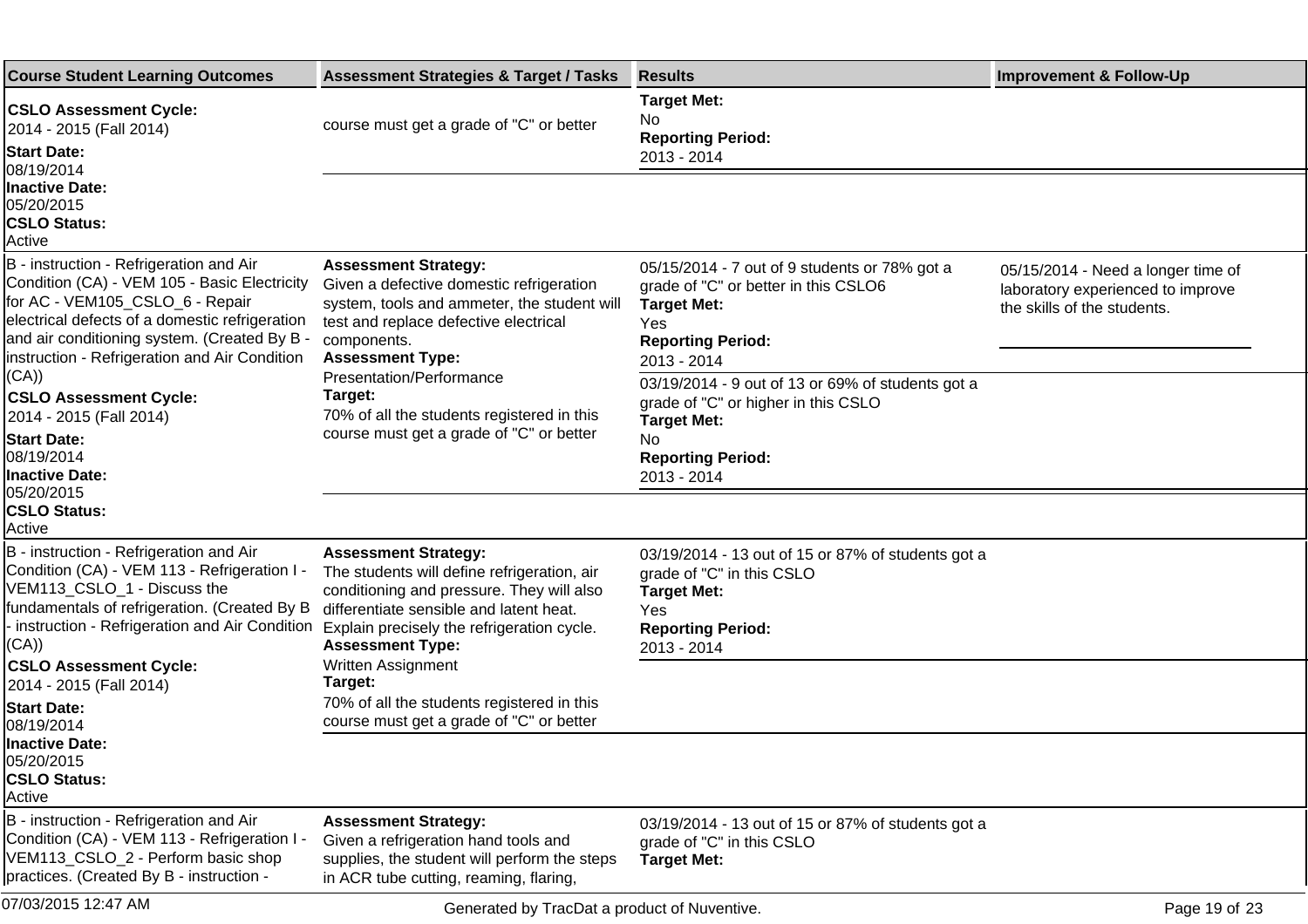| <b>Course Student Learning Outcomes</b>                                                                                                                                                                                                                  | <b>Assessment Strategies &amp; Target / Tasks</b>                                                                                                                                                                | <b>Results</b>                                                                                                                                                         | <b>Improvement &amp; Follow-Up</b> |
|----------------------------------------------------------------------------------------------------------------------------------------------------------------------------------------------------------------------------------------------------------|------------------------------------------------------------------------------------------------------------------------------------------------------------------------------------------------------------------|------------------------------------------------------------------------------------------------------------------------------------------------------------------------|------------------------------------|
| Refrigeration and Air Condition (CA))<br><b>CSLO Assessment Cycle:</b><br>2014 - 2015 (Fall 2014)                                                                                                                                                        | swaging, bending, soldering and brazing.<br><b>Assessment Type:</b><br>Project-Individual                                                                                                                        | Yes<br><b>Reporting Period:</b><br>2013 - 2014                                                                                                                         |                                    |
| <b>Start Date:</b><br>08/19/2014<br><b>Inactive Date:</b><br>05/20/2015                                                                                                                                                                                  | Target:<br>70% of all the students registered in this<br>course must get a grade of "C" or better                                                                                                                |                                                                                                                                                                        |                                    |
| <b>CSLO Status:</b><br>Active                                                                                                                                                                                                                            |                                                                                                                                                                                                                  |                                                                                                                                                                        |                                    |
| B - instruction - Refrigeration and Air<br>Condition (CA) - VEM 113 - Refrigeration I -<br>VEM113_CSLO_3 - Determine the different<br>compression refrigeration systems. (Created<br>By B - instruction - Refrigeration and Air<br>Condition (CA))       | <b>Assessment Strategy:</b><br>Given a refrigeration cycle mock-up, the<br>student will explain the operation of a<br>compression system.<br><b>Assessment Type:</b><br>Presentation/Performance                 | 03/19/2014 - 13 out of 15 or 87% of students got a<br>grade of "C" in this CSLO<br><b>Target Met:</b><br>Yes<br><b>Reporting Period:</b><br>2013 - 2014                |                                    |
| <b>CSLO Assessment Cycle:</b><br>2014 - 2015 (Fall 2014)                                                                                                                                                                                                 | Target:<br>70% of all the students registered in this<br>course must get a grade of "C" or better                                                                                                                |                                                                                                                                                                        |                                    |
| <b>Start Date:</b><br>08/20/2014<br><b>Inactive Date:</b><br>05/20/2015<br><b>CSLO Status:</b><br>Active                                                                                                                                                 |                                                                                                                                                                                                                  |                                                                                                                                                                        |                                    |
| B - instruction - Refrigeration and Air<br>Condition (CA) - VEM 113 - Refrigeration I -<br>VEM113_CSLO_4 - Recognize the common<br>refrigerants. (Created By B - instruction -<br>Refrigeration and Air Condition (CA))<br><b>CSLO Assessment Cycle:</b> | <b>Assessment Strategy:</b><br>Given different kinds of refrigerant, the<br>student will identify the types by using<br>cylinder color code and refrigerant identifier<br>methods.<br><b>Assessment Type:</b>    | 03/19/2014 - 15 out of 15 or 100% of the students<br>got a grade of "C" or higher in this CSLO<br><b>Target Met:</b><br>Yes<br><b>Reporting Period:</b><br>2013 - 2014 |                                    |
| 2014 - 2015 (Fall 2014)<br><b>Start Date:</b><br>08/19/2014<br><b>Inactive Date:</b>                                                                                                                                                                     | Presentation/Performance<br>Target:<br>70% of all the students registered in this<br>course must get a grade of "C" or better                                                                                    |                                                                                                                                                                        |                                    |
| 05/20/2015<br><b>CSLO Status:</b><br>Active                                                                                                                                                                                                              |                                                                                                                                                                                                                  |                                                                                                                                                                        |                                    |
| B - instruction - Refrigeration and Air<br>Condition (CA) - VEM 113 - Refrigeration I -<br>VEM113_CSLO_5 - Troubleshoot and repair<br>mechanical defects of domestic refrigeration<br>system. (Created By B - instruction -                              | <b>Assessment Strategy:</b><br>Given a defective refrigerator, room air<br>conditioner, recovery machine, vacuum<br>pump, system analyzer, tools and supplies,<br>the students will trouble shoot and repair the | 03/19/2014 - 15 out of 15 or 100% of the students<br>got a grade of "C" or higher in this CSLO<br><b>Target Met:</b><br>Yes<br><b>Reporting Period:</b>                |                                    |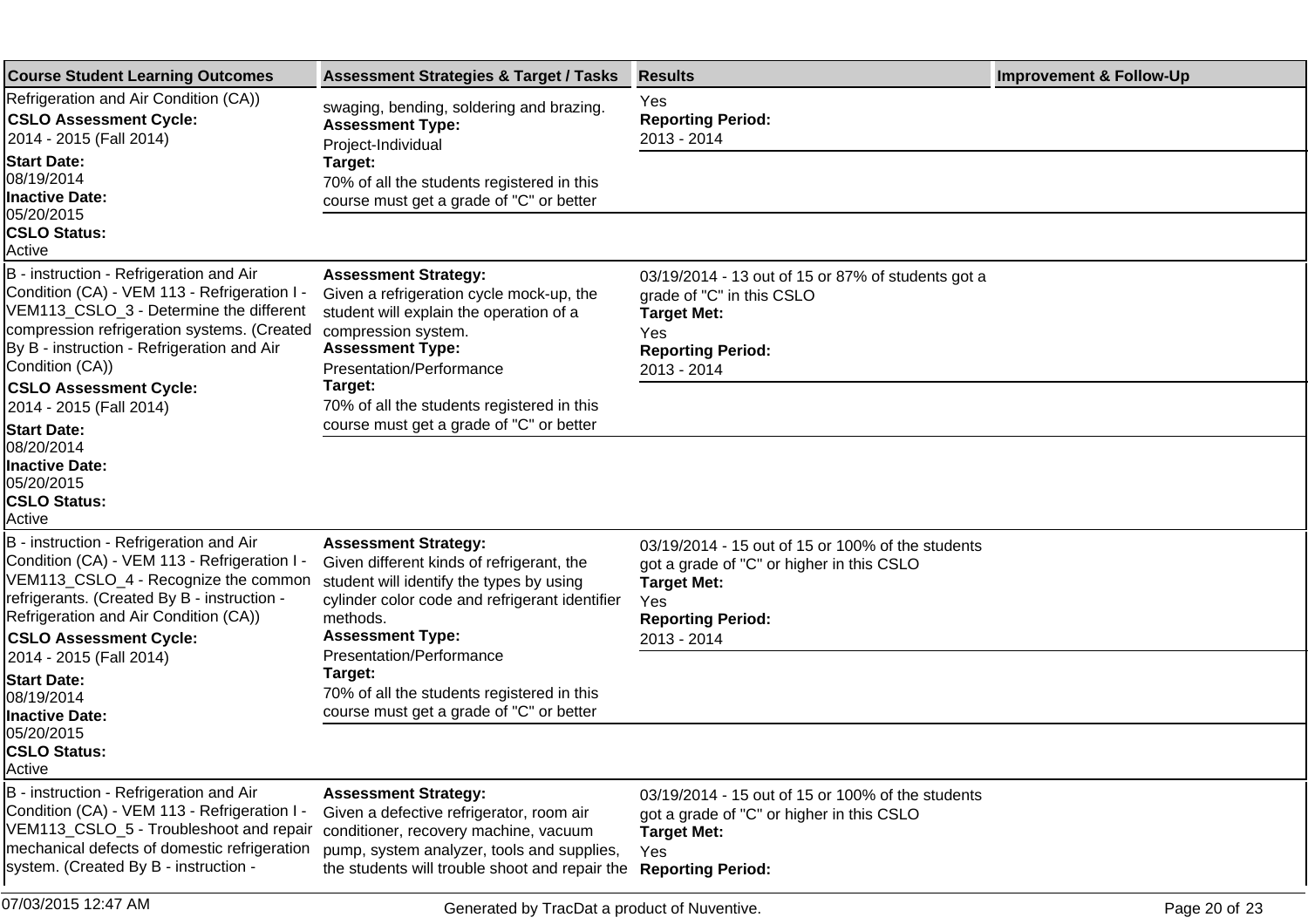| <b>Course Student Learning Outcomes</b>                                                                                                                                                                                                                                                                                                                                 | <b>Assessment Strategies &amp; Target / Tasks</b>                                                                                                                                                                                                                                                                                  | <b>Results</b>                                                                                                                                                 | <b>Improvement &amp; Follow-Up</b> |
|-------------------------------------------------------------------------------------------------------------------------------------------------------------------------------------------------------------------------------------------------------------------------------------------------------------------------------------------------------------------------|------------------------------------------------------------------------------------------------------------------------------------------------------------------------------------------------------------------------------------------------------------------------------------------------------------------------------------|----------------------------------------------------------------------------------------------------------------------------------------------------------------|------------------------------------|
| Refrigeration and Air Condition (CA))<br><b>CSLO Assessment Cycle:</b><br>2014 - 2015 (Fall 2014)<br><b>Start Date:</b><br>08/19/2014<br><b>Inactive Date:</b><br>05/20/2015<br><b>CSLO Status:</b>                                                                                                                                                                     | system.<br><b>Assessment Type:</b><br>Project-Group<br>Target:<br>70% of all the students registered in this<br>course must get a grade of "C" or better                                                                                                                                                                           | 2013 - 2014                                                                                                                                                    |                                    |
| Active<br>B - instruction - Refrigeration and Air<br>Condition (CA) - VEM 114 - Refrigeration II -<br>VEM114_CSLO_1 - Discuss fundamentals<br>of air conditioning. (Created By B -<br>instruction - Refrigeration and Air Condition<br>(CA))<br><b>CSLO Assessment Cycle:</b><br>2012 - 2013 (Spring 2013)<br><b>Start Date:</b><br>08/20/2012<br><b>Inactive Date:</b> | <b>Assessment Strategy:</b><br>The students will discuss the principles of air<br>conditioning, list down the classifications<br>and explain the operation of the system.<br><b>Assessment Type:</b><br>Exam/Quiz - In Course<br>Target:<br>70% of all the students registered in this<br>course must get a grade of "C" or better | 05/20/2014 - 3 out of 4 students or 75% got a<br>grade of "C" or better in this CSLO.<br><b>Target Met:</b><br>Yes<br><b>Reporting Period:</b><br>2013 - 2014  |                                    |
| 05/20/2013<br><b>CSLO Status:</b><br>Active<br>B - instruction - Refrigeration and Air<br>Condition (CA) - VEM 114 - Refrigeration II -<br>VEM114_CSLO_2 - Install split type air<br>conditioning system. (Created By B -<br>instruction - Refrigeration and Air Condition<br>(CA))                                                                                     | <b>Assessment Strategy:</b><br>Given a split type air conditioning unit,<br>vacuum pump, manifold gauge, tools and<br>supplies, the students will install the unit<br>following the manufacturers installation<br>manual.                                                                                                          | 05/20/2014 - 4 out of 4 students or 100% got a<br>grade of "C" or better in this CSLO.<br><b>Target Met:</b><br>Yes<br><b>Reporting Period:</b><br>2013 - 2014 |                                    |
| <b>CSLO Assessment Cycle:</b><br>2012 - 2013 (Spring 2013)<br><b>Start Date:</b><br>08/20/2012<br><b>Inactive Date:</b><br>05/20/2013<br><b>CSLO Status:</b><br>Active                                                                                                                                                                                                  | <b>Assessment Type:</b><br>Project-Group<br>Target:<br>70% of all the students registered in this<br>course must get a grade of "C" or better                                                                                                                                                                                      |                                                                                                                                                                |                                    |
| B - instruction - Refrigeration and Air<br>Condition (CA) - VEM 114 - Refrigeration II<br>VEM114_CSLO_3 - Perform servicing and<br>maintenance of split type air conditioning                                                                                                                                                                                           | <b>Assessment Strategy:</b><br>Given a split type air conditioning unit, tools<br>and supplies, the students will perform the<br>procedures in preventive maintenance of a                                                                                                                                                         | 05/20/2014 - 4 out of 4 students or 100% got a<br>grade of "C" or better in this CSLO.<br><b>Target Met:</b><br>Yes                                            |                                    |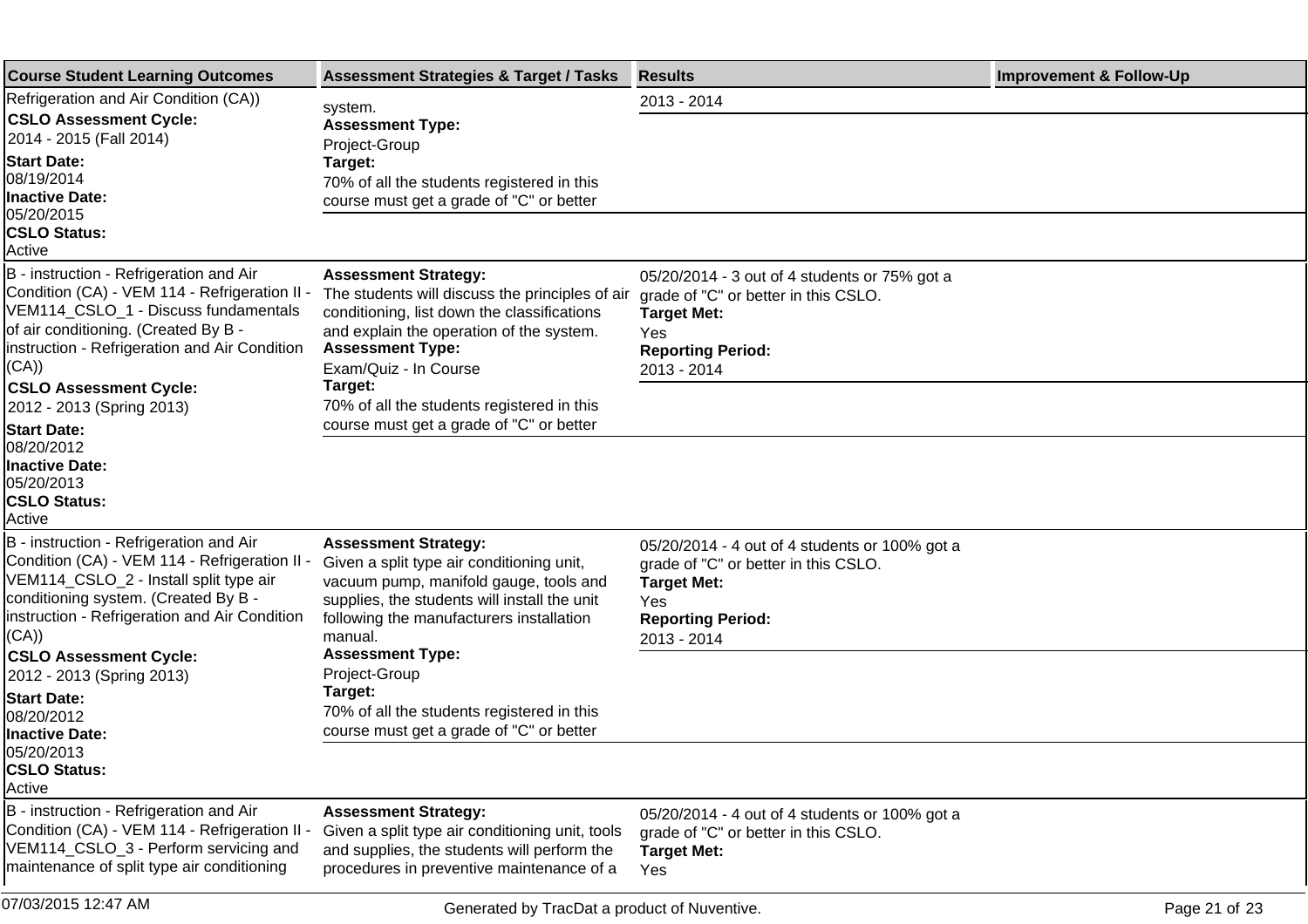| <b>Course Student Learning Outcomes</b>                                                                                                                                                                                                              | <b>Assessment Strategies &amp; Target / Tasks</b>                                                                                                                                                                         | <b>Results</b>                                                                                                                                                | <b>Improvement &amp; Follow-Up</b> |
|------------------------------------------------------------------------------------------------------------------------------------------------------------------------------------------------------------------------------------------------------|---------------------------------------------------------------------------------------------------------------------------------------------------------------------------------------------------------------------------|---------------------------------------------------------------------------------------------------------------------------------------------------------------|------------------------------------|
| system. (Created By B - instruction -<br>Refrigeration and Air Condition (CA))                                                                                                                                                                       | system.<br><b>Assessment Type:</b>                                                                                                                                                                                        | <b>Reporting Period:</b><br>2013 - 2014                                                                                                                       |                                    |
| <b>CSLO Assessment Cycle:</b><br>2012 - 2013 (Spring 2013)                                                                                                                                                                                           | Project-Group<br>Target:                                                                                                                                                                                                  |                                                                                                                                                               |                                    |
| <b>Start Date:</b><br>08/20/2012                                                                                                                                                                                                                     | 70% of all the students registered in this<br>course must get a grade of "C" or better                                                                                                                                    |                                                                                                                                                               |                                    |
| <b>Inactive Date:</b><br>05/20/2013<br><b>CSLO Status:</b><br>Active                                                                                                                                                                                 |                                                                                                                                                                                                                           |                                                                                                                                                               |                                    |
| B - instruction - Refrigeration and Air<br>Condition (CA) - VEM 114 - Refrigeration II -<br>VEM114_CSLO_4 - Recover and recycle<br>refrigerant in the system. (Created By B -<br>Instruction - Refrigeration and Air Condition<br>(CA))              | <b>Assessment Strategy:</b><br>Given a split type air conditioning unit,<br>recovery and recycling machine, the<br>students will demonstrate the procedures in<br>refrigerant recovery and recycling from an<br>old unit. | 05/20/2014 - 2 out of 4 students or 50% got a<br>grade of "C" or better in this CSLO.<br><b>Target Met:</b><br>No.<br><b>Reporting Period:</b><br>2013 - 2014 |                                    |
| <b>CSLO Assessment Cycle:</b><br>2012 - 2013 (Spring 2013)                                                                                                                                                                                           | <b>Assessment Type:</b><br>Project-Group                                                                                                                                                                                  |                                                                                                                                                               |                                    |
| <b>Start Date:</b><br>08/20/2012<br><b>Inactive Date:</b>                                                                                                                                                                                            | Target:<br>70% of all the students registered in this<br>course must get a grade of "C" or better                                                                                                                         |                                                                                                                                                               |                                    |
| 05/20/2013<br><b>CSLO Status:</b><br>Active                                                                                                                                                                                                          |                                                                                                                                                                                                                           |                                                                                                                                                               |                                    |
| B - instruction - Refrigeration and Air<br>Condition (CA) - VEM 114 - Refrigeration II -<br>VEM114_CSLO_5 - Troubleshoot defects of<br>split type air conditioning system. (Created<br>By B - instruction - Refrigeration and Air<br>Condition (CA)) | <b>Assessment Strategy:</b><br>Given a split type unit, manifold gauge,<br>ammeter and tools, the student will diagnose<br>the system defect and determine the<br>countermeasures.<br><b>Assessment Type:</b>             | 05/20/2014 - 2 out of 4 students or 50% got a<br>grade of "C" or better in this CSLO.<br><b>Target Met:</b><br>No.<br><b>Reporting Period:</b><br>2013 - 2014 |                                    |
| <b>CSLO Assessment Cycle:</b><br>2012 - 2013 (Spring 2013)<br><b>Start Date:</b><br>08/20/2012                                                                                                                                                       | Presentation/Performance<br>Target:<br>70% of all the students registered in this<br>course must get a grade of "C" or better                                                                                             |                                                                                                                                                               |                                    |
| Inactive Date:<br>05/20/2013<br><b>CSLO Status:</b><br>Active                                                                                                                                                                                        |                                                                                                                                                                                                                           |                                                                                                                                                               |                                    |
| B - instruction - Refrigeration and Air<br>Condition (CA) - VEM 114 - Refrigeration II -<br>VEM114_CSLO_6 - Repair mechanical and                                                                                                                    | <b>Assessment Strategy:</b><br>Given a defective split type air conditioning<br>unit, manifold gauge, ammeter and tools, the Target Met:                                                                                  | 05/20/2014 - 2 out of 4 or 50% got a grade of "C"<br>or better in this CSLO.                                                                                  |                                    |
| 07/03/2015 12:47 AM                                                                                                                                                                                                                                  | Generated by TracDat a product of Nuventive.                                                                                                                                                                              |                                                                                                                                                               | Page 22 of 23                      |